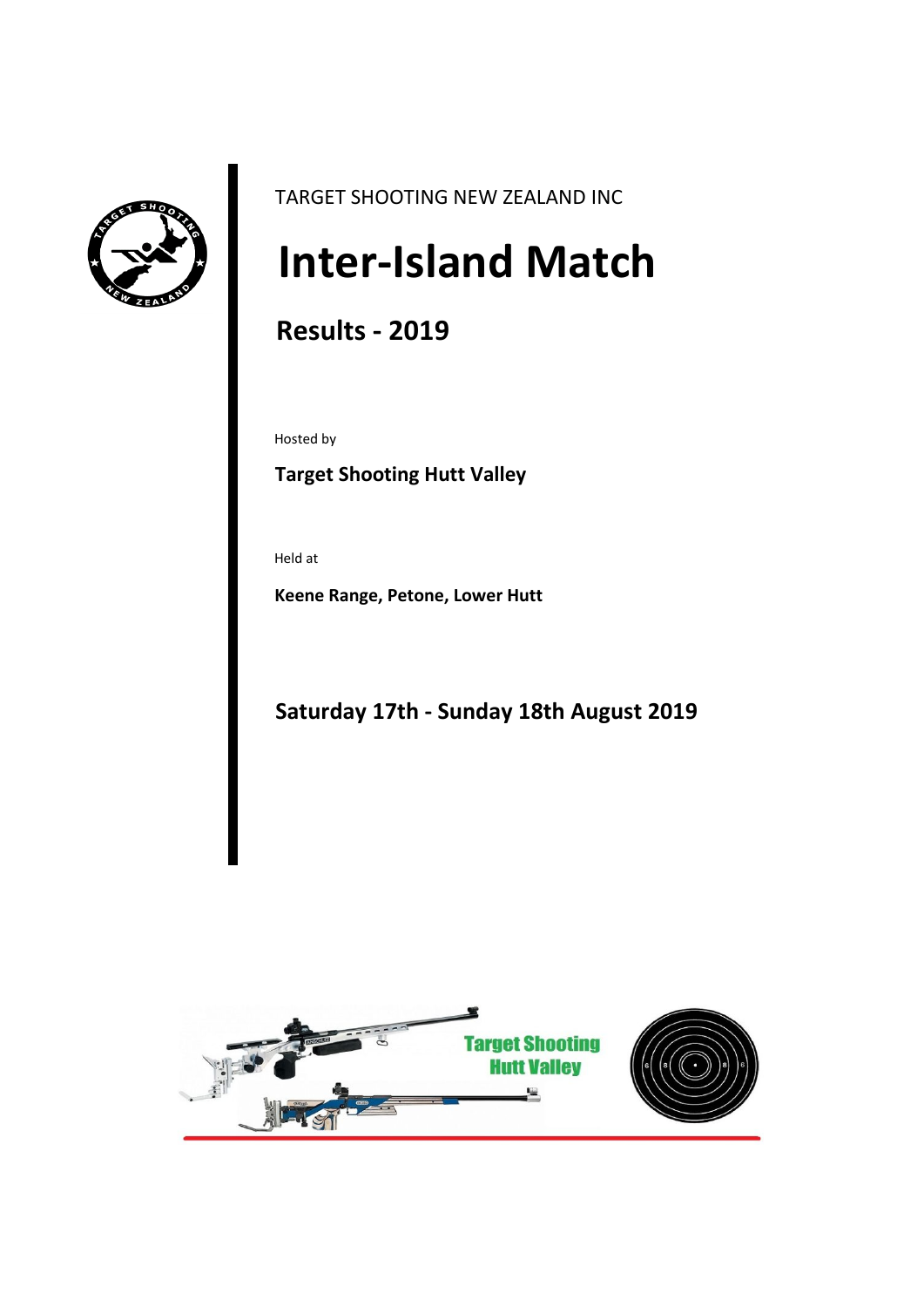#### **JUNIOR TEAMS**

#### PRESENT **NZSRA JUNIOR CUP (#6 in Record Book)** *(Ask Captain of Runnerup team to do this)* To Captain of Winning Team **Record** Record \* Total team Score (winning Team) **3900.180 NORTH** 3894.18 \*Total Team Score (Runner up Team) 3869.159 SOUTH PRESENT **NAN BARLOW MEMORIAL CUP (#7 in Record Book)** To Top Scorer Junior Inter-Island Match Name **Shania Harrison-Lee** Record Assn. **Mid Canterbury** Score **396.24** 398.30 PRESENT **MARCHANT TROPHY (#10 in Record Book)** To Top Scorer Agg. Junior Island & NZ Team Name **Shania Harrison-Lee** Record Assn. **Mid Canterbury** 695.24 695.30 PRESENT **JUNIOR INTER-ISLAND BADGES to 1st TIME TEAM MEMBERS** Assn North Island Cole Haden Waikato North Island Shaun Jeffery Manawatu North Island Liam McDonald Waikato North Island Stephanie McNair Sth Hawkes Bay North Island Abby Pierce Waikato North Island Samuel Wilde Waikato South Island Holly Gibbons Nelson South Island Samuel Kershaw Ashley South Island Oliver Machill Ashley South Island Charlotte McKenzie Mid Canterbury South Island Martin **Quigley** North Canterbury South Island PRESENT **JUNIOR NZ POCKETS & BADGES to 1st TIME TEAM MEMBERS** Assn Record Emma Smith Mid Canterbury **2949** 2951 Stephanie McNair Sth Hawkes Bay 2012 Cole Haden Waikato Abby Pierce Waikato Liam McDonald Waikato Jack Cavanagh 2012 Name Name Shania Harrison-Lee **Jess Burgess-Smith** South Island 2015 Jack Cavanagh 2012

# **HAND SHAKE ONLY (***ALREADY AWARDED POCKET - OUTDOOR TEAM)* Shaun Jeffery Manawatu 2019 Aidan Lynch Wellington 2019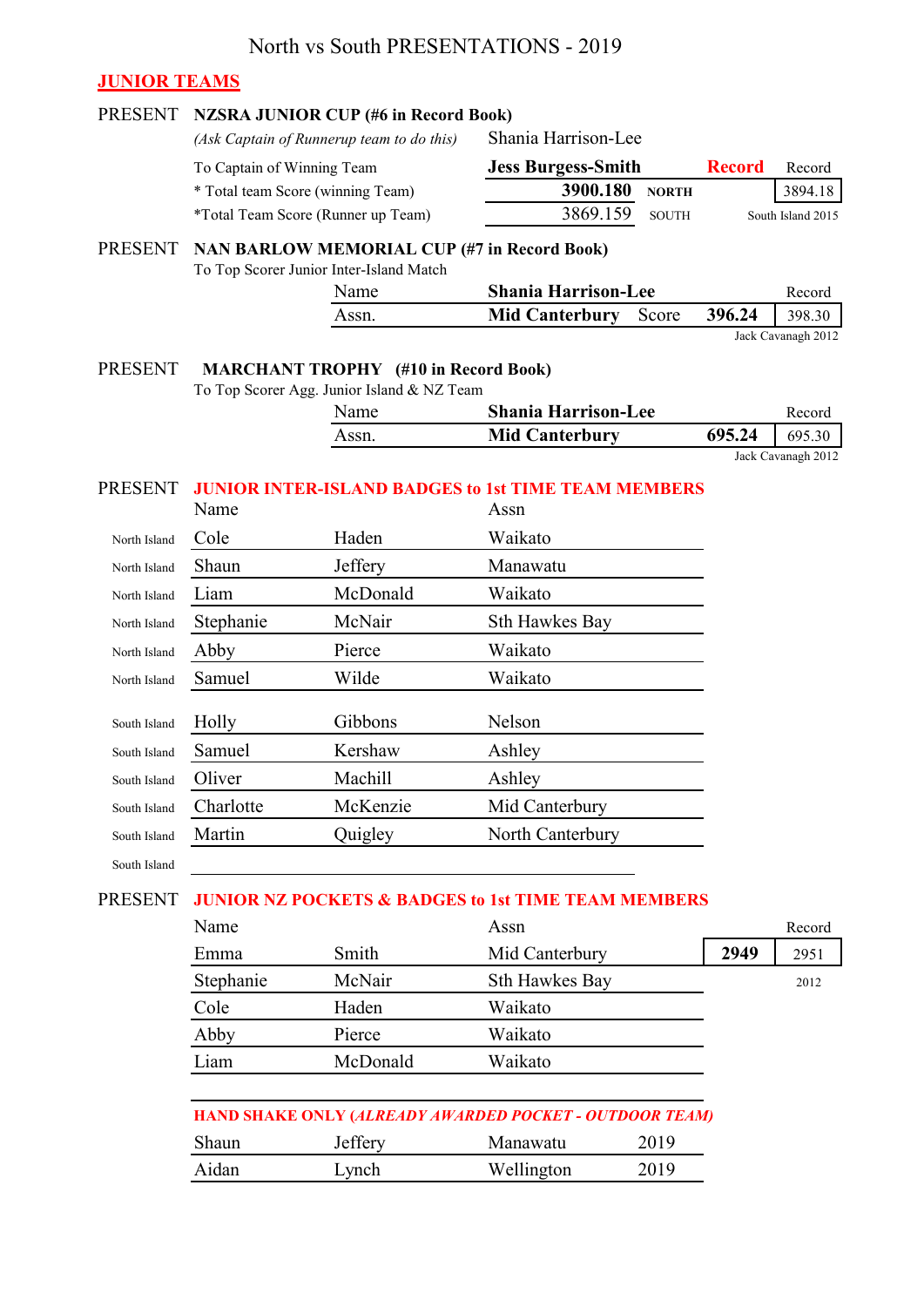#### **VETERAN TEAMS**

#### PRESENT **RHODES SCROLL (#35 in Record Book)** *(Ask Captain of Runnerup to do this)* Doug Gibson To Captain of Winning Team **Rex Gardiner** Record \* Total team Score (winning Team) **3886.155 SOUTH** 3912.19 \*Total Team Score (Runner up Team) 3874.157 NORTH North Island 2018

#### PRESENT **LISSINGTON TROPHY (#36 in Record Book)**

To Top Scorer Veteran Inter-Island Match

| Name  | Val Wadsworth      |       |        | Record |
|-------|--------------------|-------|--------|--------|
| Assn. | <b>Marlborough</b> | Score | 395.17 | 399.19 |

Grant Taylor 2015

#### PRESENT **VETERAN INTER-ISLAND BADGES to 1st TIME TEAM MEMBERS**

|              | Name   |                | Assn               |
|--------------|--------|----------------|--------------------|
| North Island | Jim    | Dann           | Manawatu           |
| North Island | Ross   | Mason          | <b>Hutt Valley</b> |
|              |        |                |                    |
| South Island | Kim    | <b>Bishell</b> | Marlborough        |
| South Island | Martin | Fleming        | Ashburton          |
| South Island | Stuart | Murray         | South Otago        |
| South Island | Colin  | Taylor         | Mid Canterbury     |
|              |        |                |                    |

#### PRESENT **VETERAN NZ POCKETS & BADGES to 1st TIME TEAM MEMBERS**

| Name   |         | Assn               |      | Record |
|--------|---------|--------------------|------|--------|
| Jim    | Dann    | Manawatu           | 2912 | 2943   |
| Martin | Fleming | Ashburton          |      | 2015   |
| Ross   | Mason   | <b>Hutt Valley</b> |      |        |
| Stuart | Murray  | South Otago        |      |        |
| Trevor | Smith   | Waikato            |      |        |
| Colin  | Taylor  | Mid Canterbury     |      |        |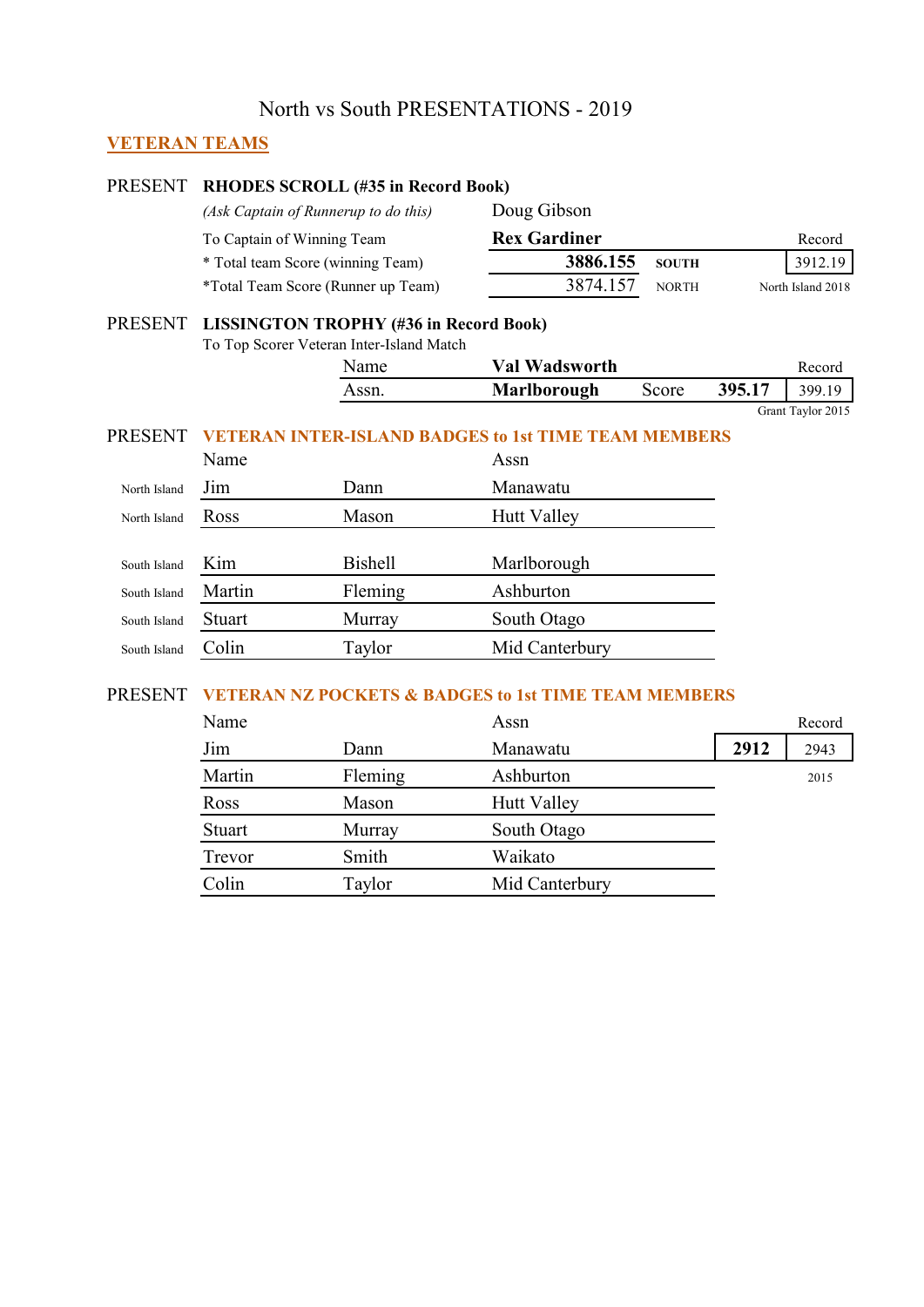#### **MENS TEAM**

|  | PRESENT CAMERON FAMILY CUP (#39 in Record Book) (To be presented by Bruce Cameror |  |  |  |  |  |  |  |  |  |  |
|--|-----------------------------------------------------------------------------------|--|--|--|--|--|--|--|--|--|--|
|--|-----------------------------------------------------------------------------------|--|--|--|--|--|--|--|--|--|--|

*(Ask Captain of Runnerup to do this)* Peter McCallum

To Captain of Winning Team **Ryan Taylor** Record

\* Total team Score (winning Team) **5911.334 NORTH** 5911.334

\*Total Team Score (Runner up Team) 5856.282 SOUTH

#### PRESENT **TSNZ MEDAL (in Record Book)**

To Top Scorer Men Inter-Island Match

| Name  | <b>Ryan Taylor</b> |       |        | Record           |
|-------|--------------------|-------|--------|------------------|
| Assn. | Horowhenua         | Score | 398.28 | 398.28           |
|       |                    |       |        | Ryan Taylor 2019 |

North Island 2019

#### PRESENT TAYLOR CHALLENGE CUP (#40 in Record Book) (To be presented by Grant Taylor) To Top Scorer Agg. Men Island & NZ Team

| --<br><b>Name</b> | <b>Ryan Taylor</b> |        | Record           |  |
|-------------------|--------------------|--------|------------------|--|
| Assn.             | Horowhenua         | 698.28 | 698.28           |  |
|                   |                    |        | Ryan Taylor 2019 |  |

#### PRESENT **MEN INTER-ISLAND BADGES to 1st TIME TEAM MEMBERS**

|              | Name         |                   | Assn               |
|--------------|--------------|-------------------|--------------------|
| North Island | Tony         | Beaver            | Waikato            |
| North Island | Owen         | Bennett           | Waikato            |
| North Island | <b>Bruce</b> | Cameron           | Taranaki           |
| North Island | Jason        | Cameron           | Taranaki           |
| North Island | Jack         | Cavanagh          | Manawatu           |
| North Island | Jonathan     | Gill              | Auckland           |
| North Island | Roy          | Herbison          | Waikato            |
| North Island | Martin       | Hunt              | Manawatu           |
| North Island | Neil         | Kinsey            | Wellington         |
| North Island | Aidan        | Lynch             | Wellington         |
| North Island | Wade         | Mace              | Manawatu           |
| North Island | Rory         | McLeod            | Waikato            |
| North Island | Gavin        | Riddle            | Auckland           |
| North Island | Ralph        | Small             | <b>Hutt Valley</b> |
| North Island | Grant        | Taylor            | Horowhenua         |
| North Island | Ryan         | Taylor            | Horowhenua         |
| North Island | Richard      | Vlaar             | <b>Hutt Valley</b> |
|              |              |                   |                    |
|              |              |                   |                    |
| South Island | Tony         | <b>Black</b>      | South Otago        |
| South Island | Regan        | Cowe              | Marlborough        |
| South Island | Rex          | Gardiner          | Christchurch       |
| South Island | Christopher  | Kershaw           | Ashley             |
| South Island | Oliver       | Machill           | Ashley             |
| South Island | Steve        | McArthur          | Mid Canterbury     |
| South Island | Peter        | McCallum          | East Otago         |
| South Island | Gregory      | Menzies           | Ashburton          |
| South Island | Stuart       | Murray            | South Otago        |
| South Island | Ben          | Neumann           | Southland          |
| South Island | Darryn       | Quigley           | North Canterbury   |
| South Island | Jesse        | Roberts-Henriksen | Christchurch       |
| South Island | <b>Bill</b>  | Stevenson         | Marlborough        |
| South Island | Timothy      | Stewart           | Mid Canterbury     |
| South Island | Michael      | Sutherland        | South Otago        |
| South Island | Val          | Wadsworth         | Marlborough        |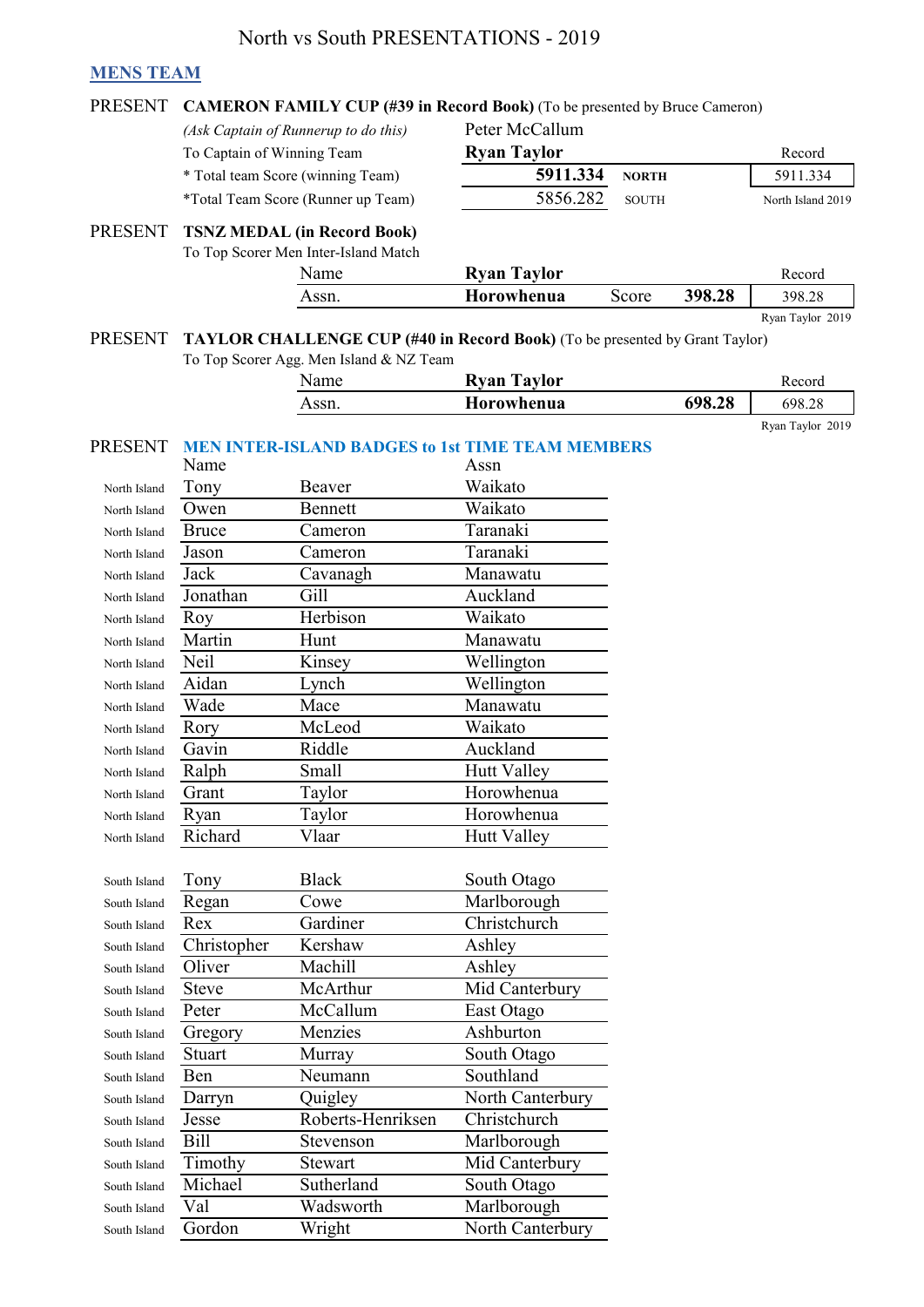#### PRESENT **MEN NZ POCKETS & BADGES to 1st TIME TEAM MEMBERS**

| Name         |          | Assn               |      | Record |
|--------------|----------|--------------------|------|--------|
| Tony         | Beaver   | Waikato            | 2961 | 2961   |
| Owen         | Bennett  | Waikato            |      |        |
| Regan        | Cowe     | Marlborough        |      |        |
| Jonathan     | Gill     | Auckland           |      |        |
| Roy          | Herbison | Waikato            |      |        |
| Martin       | Hunt     | Manawatu           |      |        |
| Wade         | Mace     | Manawatu           |      |        |
| <b>Steve</b> | McArthur | Mid Canterbury     |      |        |
| Rory         | McLeod   | Waikato            |      |        |
| Ralph        | Small    | <b>Hutt Valley</b> |      |        |
| Ryan         | Taylor   | Horowhenua         |      |        |
| Grant        | Taylor   | Horowhenua         |      |        |

|      | Record |
|------|--------|
| 2961 | 2961   |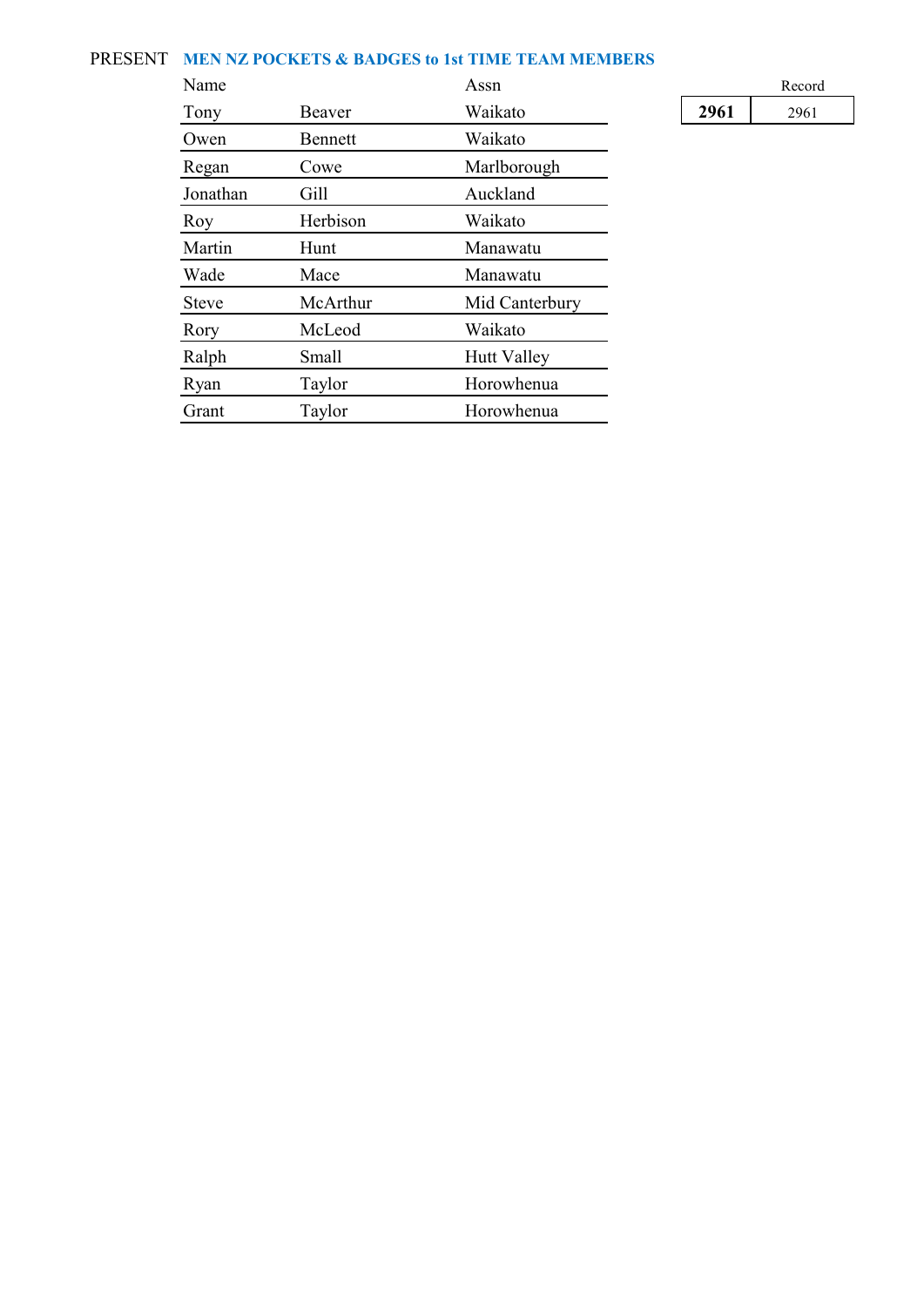#### **WOMENS TEAM**

|                |                                                                   | PRESENT CRAIG SHIELD (#3 in Record Book)                       |                            |              |               |                                |  |
|----------------|-------------------------------------------------------------------|----------------------------------------------------------------|----------------------------|--------------|---------------|--------------------------------|--|
|                |                                                                   | (Ask Captain of Runnerup team to do this)                      | Rachel McLaren             |              |               |                                |  |
|                | To Captain of Winning Team                                        |                                                                | <b>Ruth McNair</b>         |              | <b>Record</b> | Record                         |  |
|                |                                                                   | * Total team Score (winning Team)                              | 5891.324                   | <b>NORTH</b> |               | 5867.29                        |  |
|                |                                                                   | *Total Team Score (Runner up Team)                             | 5871.283                   | <b>SOUTH</b> |               | North Island 2017              |  |
|                |                                                                   | PRESENT MacDOWALL CUP (#4 in record Book)                      |                            |              |               |                                |  |
|                |                                                                   | To Top Scorer North Island Womens Team                         |                            |              |               |                                |  |
|                |                                                                   | Name                                                           | <b>Rebbeca Gibbs</b>       |              | <b>Record</b> | Record                         |  |
|                |                                                                   | Assn.                                                          | Wellington                 | Score        | 399.31        | 397.26<br>Samantha Riddle 2018 |  |
|                |                                                                   | PRESENT R.E. TAYLOR CUP (#5 in Record Book)                    |                            |              |               |                                |  |
|                |                                                                   | To Top Scorer South Island Womens Team                         |                            |              |               |                                |  |
|                |                                                                   | Name                                                           | <b>Shania Harrison-Lee</b> |              |               | Record                         |  |
|                |                                                                   | Assn.                                                          | <b>Mid Canterbury</b>      | Score        | 397.27        | 398.26                         |  |
|                |                                                                   |                                                                |                            |              |               | Lanelle McArthur 2018          |  |
|                |                                                                   | PRESENT HOOPER/LEE TROPHY (#8 in Record Book)                  |                            |              |               |                                |  |
|                |                                                                   | To Top Scorer Agg. Womens Island & NZ Team<br>Name             | <b>Rebecca Gibbs</b>       |              | <b>Record</b> | Record                         |  |
|                |                                                                   | Assn.                                                          | Wellington                 | Score        | 697.31        | 694.25                         |  |
|                |                                                                   |                                                                |                            |              |               | Amelia Hughson 2016            |  |
| <b>PRESENT</b> |                                                                   | <b>BETTY HOOPER MEMORIAL TROPHY (#37 in Record Book)</b>       |                            |              |               |                                |  |
|                |                                                                   | To Top Scorer Womens NZ Team                                   |                            |              |               |                                |  |
|                |                                                                   | Name                                                           | <b>Samantha Riddle</b>     |              | <b>Record</b> | Record                         |  |
|                |                                                                   | Assn.                                                          | Waikato                    | Score        | 300           | 298<br>Denva Wren 2015         |  |
| <b>PRESENT</b> |                                                                   | <b>WOMENS INTER-ISLAND BADGES to 1st TIME TEAM MEMBERS</b>     |                            |              |               |                                |  |
|                | Name                                                              |                                                                | Assn                       |              |               |                                |  |
| North Island   | Jeanine                                                           | Clark                                                          | <b>Hutt Valley</b>         |              |               |                                |  |
| North Island   | Stephanie                                                         | McNair                                                         | <b>Sth Hawkes Bay</b>      |              |               |                                |  |
|                | <b>HAND SHAKE ONLY (ALREADY AWARDED BADGE -SOUTH ISLAND TEAM)</b> |                                                                |                            |              |               |                                |  |
|                | Rebecca                                                           | Gibbs                                                          |                            |              |               |                                |  |
| North Island   |                                                                   |                                                                | Wellington                 |              |               |                                |  |
| <b>PRESENT</b> |                                                                   | <b>WOMENS INTER-ISLAND BADGES to 1st TIME TEAM MEMBERS</b>     |                            |              |               |                                |  |
| South Island   | Piper                                                             | Benbow                                                         | Malvern                    |              |               |                                |  |
| South Island   | Katherine                                                         | <b>Butt</b>                                                    | Nelson                     |              |               |                                |  |
|                | Gina                                                              | Grimwood                                                       | Nelson                     |              |               |                                |  |
| South Island   |                                                                   |                                                                |                            |              |               |                                |  |
| <b>PRESENT</b> |                                                                   | <b>WOMENS NZ POCKETS &amp; BADGES to 1st TIME TEAM MEMBERS</b> |                            |              |               |                                |  |
|                | Name                                                              |                                                                | Assn                       |              | <b>Record</b> | Record                         |  |
|                |                                                                   |                                                                |                            |              | 2968          | 2958                           |  |
|                |                                                                   |                                                                |                            |              |               | 2017                           |  |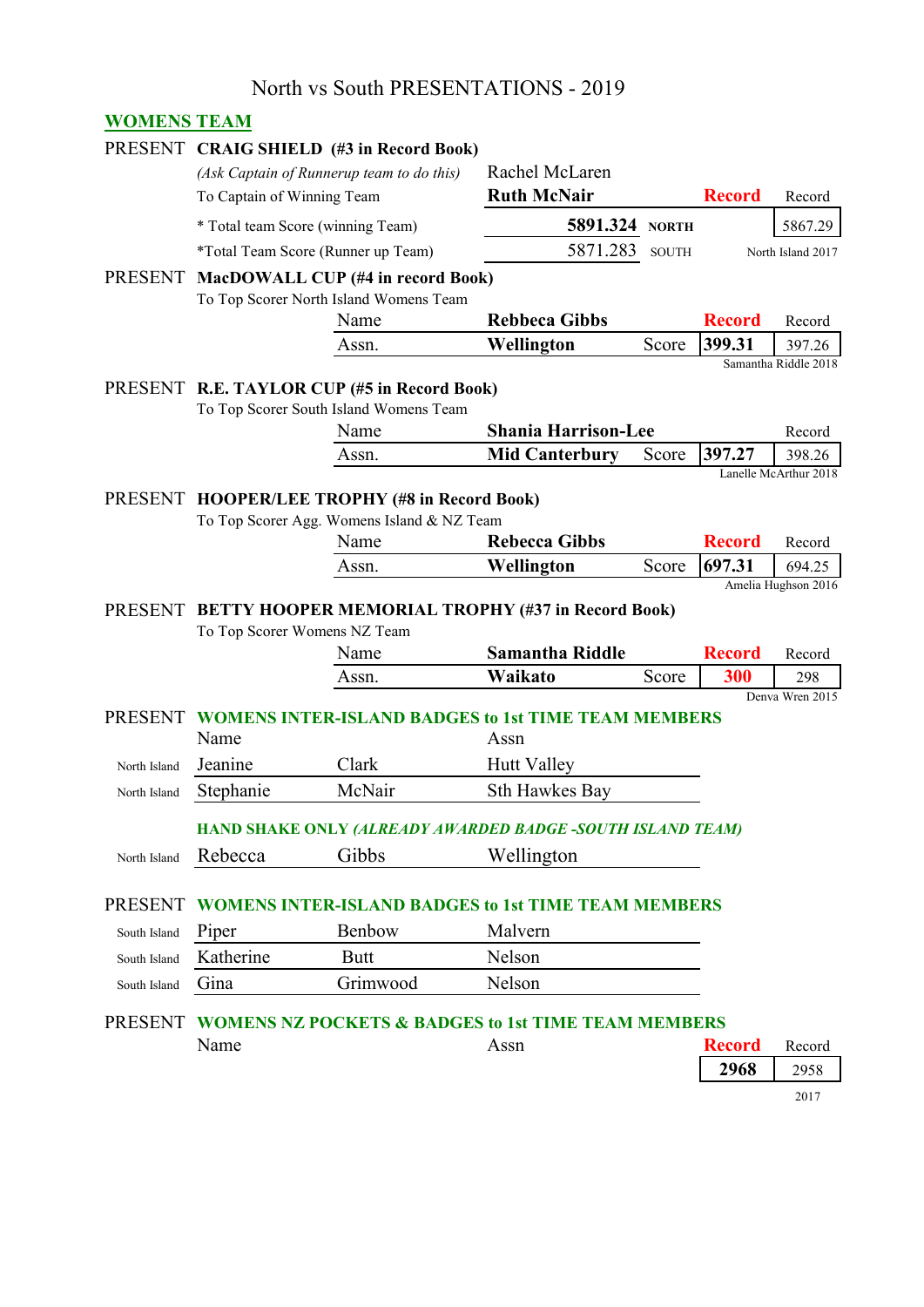#### **OPEN TEAM**

| PRESENT        |                                    | <b>ROSS SHIELD (#1 In Record Book)</b>                                              |                            |              |               |                   |
|----------------|------------------------------------|-------------------------------------------------------------------------------------|----------------------------|--------------|---------------|-------------------|
|                |                                    | (Ask Captain of Runnerup team to do this)                                           | <b>Steve McArthur</b>      |              |               |                   |
|                | To Captain of Winning Team         |                                                                                     | <b>Owen Bennett</b>        |              | <b>Record</b> | Record            |
|                | * Total team Score (winning Team)  |                                                                                     | 7890.442                   | <b>NORTH</b> |               | 7889.374          |
|                | *Total Team Score (Runner up Team) |                                                                                     | 7840.413                   | <b>SOUTH</b> |               | South Island 2014 |
| <b>PRESENT</b> |                                    | <b>BSA SHIELD &amp; MEDAL (#2 in Record Book)</b>                                   |                            |              |               |                   |
|                | To Top Scorer Open Match           |                                                                                     |                            |              |               |                   |
|                |                                    | Name                                                                                | <b>Shania Harrison-Lee</b> |              | <b>Record</b> | Record            |
|                |                                    | Assn.                                                                               | <b>Mid Canterbury</b>      | Score        | 399.27        | 399.26            |
|                |                                    |                                                                                     |                            |              |               | Grant Taylor 2014 |
| PRESENT        |                                    | <b>HUDSON TROPHY</b> (#9 in Record Book)<br>To Top Scorer Agg.Open Island & NZ Team |                            |              |               |                   |
|                |                                    | Name                                                                                | <b>Ryan Taylor</b>         |              |               | Record            |
|                |                                    | Assn.                                                                               | Horowhenua                 | Score        | 796.28        | 797.29            |
|                |                                    |                                                                                     |                            |              |               | Martin Hunt 2014  |
| <b>PRESENT</b> |                                    | <b>OPEN TEAM INTER-ISLAND BADGES to 1st TIME TEAM MEMBERS</b>                       |                            |              |               |                   |
|                | Name                               |                                                                                     | Assn                       |              |               |                   |
| North Island   | Aidan                              | Lynch                                                                               | Wellington                 |              |               |                   |
| North Island   | Samantha                           | Riddle                                                                              | Waikato                    |              |               |                   |
|                |                                    |                                                                                     |                            |              |               |                   |
|                |                                    | HAND SHAKE ONLY (ALREADY AWARDED ISLAND BADGE - SOUTH ISLAND TEAM)                  |                            |              |               |                   |
| North Island   | Rebecca                            | Gibbs                                                                               | Wellington                 |              |               |                   |
|                |                                    |                                                                                     |                            |              |               |                   |
| <b>PRESENT</b> |                                    | <b>OPEN TEAM INTER-ISLAND BADGES to 1st TIME TEAM MEMBERS</b>                       |                            |              |               |                   |
| South Island   | Katherine                          | <b>Butt</b>                                                                         | Nelson                     |              |               |                   |
| South Island   | Jesse                              | Roberts-Henriksen                                                                   | Christchurch               |              |               |                   |
| <b>PRESENT</b> |                                    | <b>OPEN NZ POCKETS &amp; BADGES to 1st TIME TEAM MEMBERS</b>                        |                            |              |               |                   |
|                | Name                               |                                                                                     | Assn                       |              | <b>Record</b> | Record            |
|                | Kirsten                            | <b>Birrell</b>                                                                      | Hawkes Bay                 |              | 7911          | 7907              |
|                | Tony                               | <b>Black</b>                                                                        | South Otago                |              |               | 2016              |
|                | Darryn                             | Quigley                                                                             | North Canterbury           |              |               |                   |
|                | Samantha                           | Riddle                                                                              | Waikato                    |              |               |                   |
|                | Gordon                             | Wright                                                                              | North Canterbury           |              |               |                   |
|                |                                    |                                                                                     |                            |              |               |                   |
|                |                                    | HAND SHAKE ONLY (ALREADY AWARDED POCKET - OUTDOOR TEAM)                             |                            |              |               |                   |
|                | Shania                             | Harrison-Lee                                                                        | Mid Canterbury             | 2019         |               |                   |
|                | Wade                               | Mace                                                                                | Manawatu                   | 2016         |               |                   |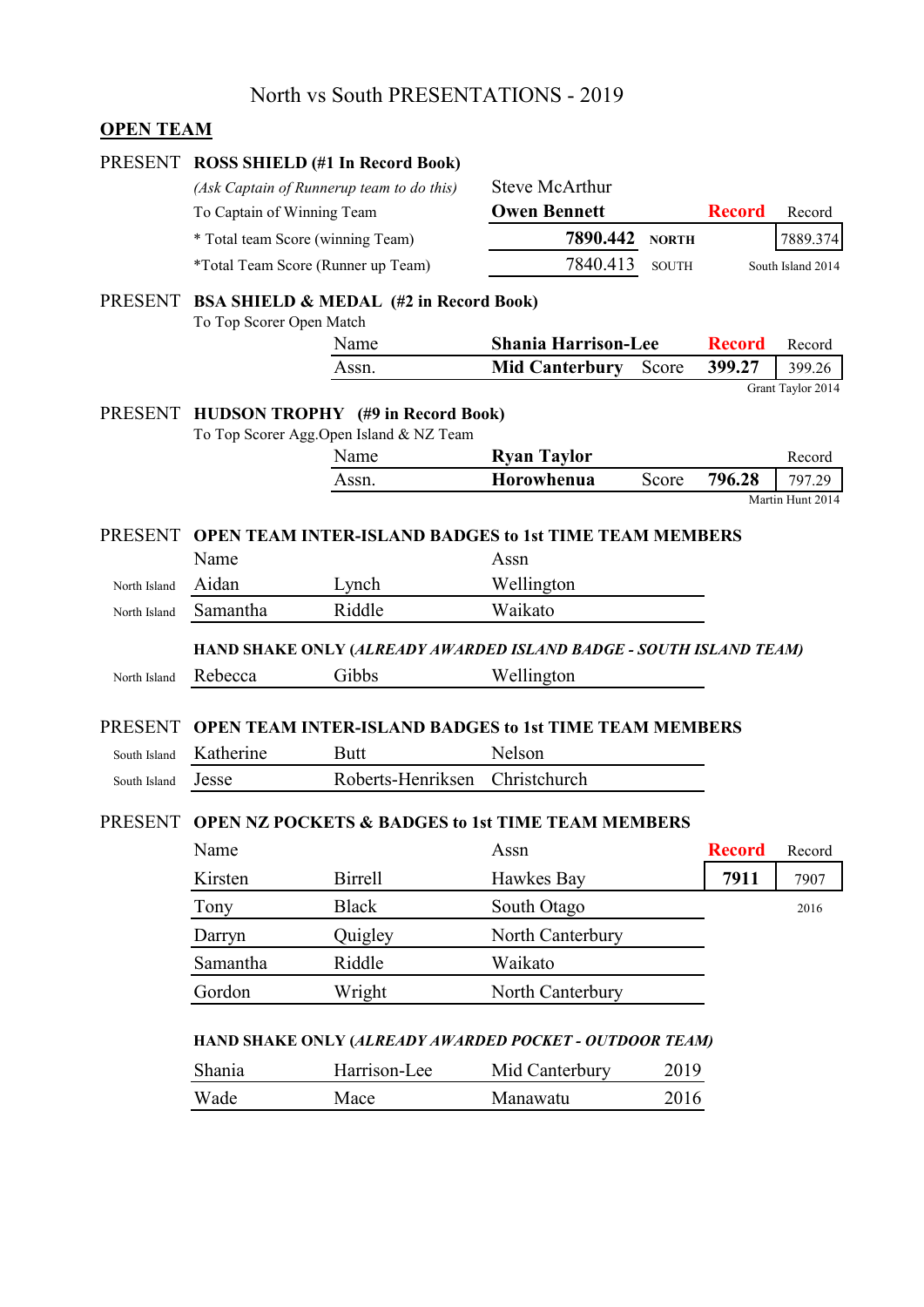# **Derby Team**

|         | PRESENT GARDINER SHIELD (#38 In Record Book) |                                |                                          |        |  |
|---------|----------------------------------------------|--------------------------------|------------------------------------------|--------|--|
|         | Top Scorer in Derby Match                    | <b>Neil Kinsey (Countback)</b> | Record                                   |        |  |
|         | Score                                        | 298                            | 299                                      |        |  |
|         |                                              |                                | Ian Inwood 2017                          |        |  |
| PRESENT | <b>Top Team Derby Match</b>                  |                                |                                          |        |  |
|         | Name                                         | <b>Ever Hopefuls</b>           | Av Score                                 | Record |  |
|         | * Total team Score (winning Team)            | 3787                           | 291.3                                    | 292.06 |  |
| PRESENT | <b>Best Team Name Derby Match</b>            |                                | Neil's Notorious Not<br>Near Enough 2017 |        |  |
|         | Name                                         | <b>Olly's Wallys</b>           |                                          |        |  |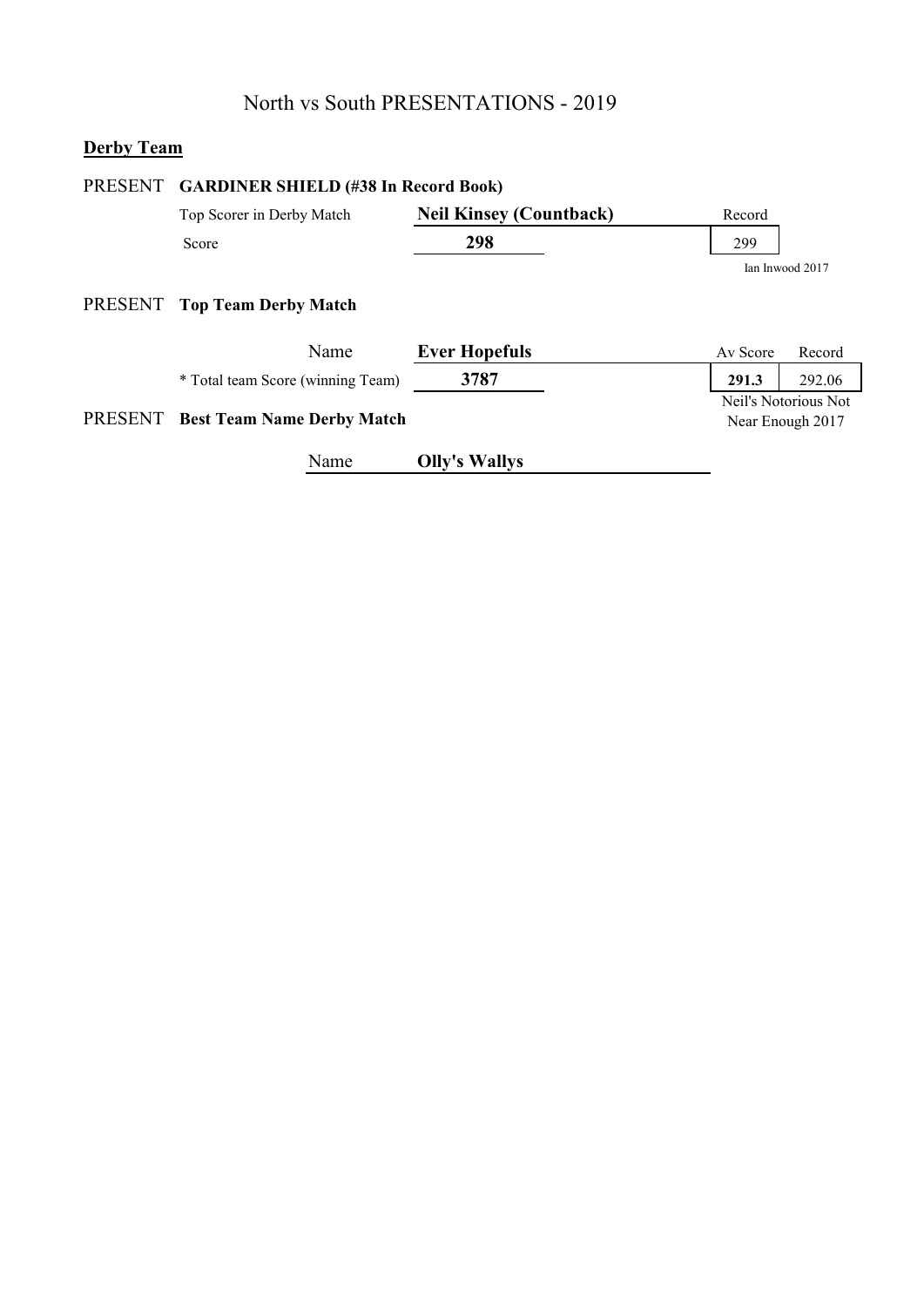# **North Island Juniors**

|                             | <b>Name</b>      |       | 20     | 10     | <b>Total</b> |
|-----------------------------|------------------|-------|--------|--------|--------------|
| <b>McNair</b>               | <b>Stephanie</b> | 97.05 | 198.15 | 100.07 | 395.27       |
| <b>Reesby</b>               | <b>Sarah</b>     | 99.03 | 196.11 | 99.05  | 394.19       |
| <b>Haden</b>                | Cole             | 97.04 | 199.11 | 97.03  | 393.18       |
| <b>Jeffery</b>              | <b>Shaun</b>     | 97.04 | 197.12 | 98.05  | 392.21       |
| <b>Pierce</b>               | Abby             | 99.05 | 197.10 | 96.04  | 392.19       |
| <b>Burgess-Smith (Capt)</b> | <b>Jess</b>      | 95.03 | 197.09 | 100.06 | 392.18       |
| Lynch                       | Aidan            | 98.05 | 195.07 | 98.07  | 391.19       |
| <b>Reesby</b>               | <b>Meaghan</b>   | 96.03 | 191.06 | 100.02 | 387.11       |
| <b>Reesby</b>               | <b>David</b>     | 95.04 | 195.13 | 94.02  | 384.19       |
| <b>McNair</b>               | Lachie           | 94.02 | 190.03 | 96.04  | 380.09       |

| Emg | <b>McDonald</b> | ∟iam   | 98.02 | 193.09 | 99.06 | 390.17 |
|-----|-----------------|--------|-------|--------|-------|--------|
| Emg | <b>Wilde</b>    | Samuel | 96.04 | 194.05 | 98.02 | 388.11 |

| 967.038   1955.097   978.045 |  | 3900.180 |
|------------------------------|--|----------|
|------------------------------|--|----------|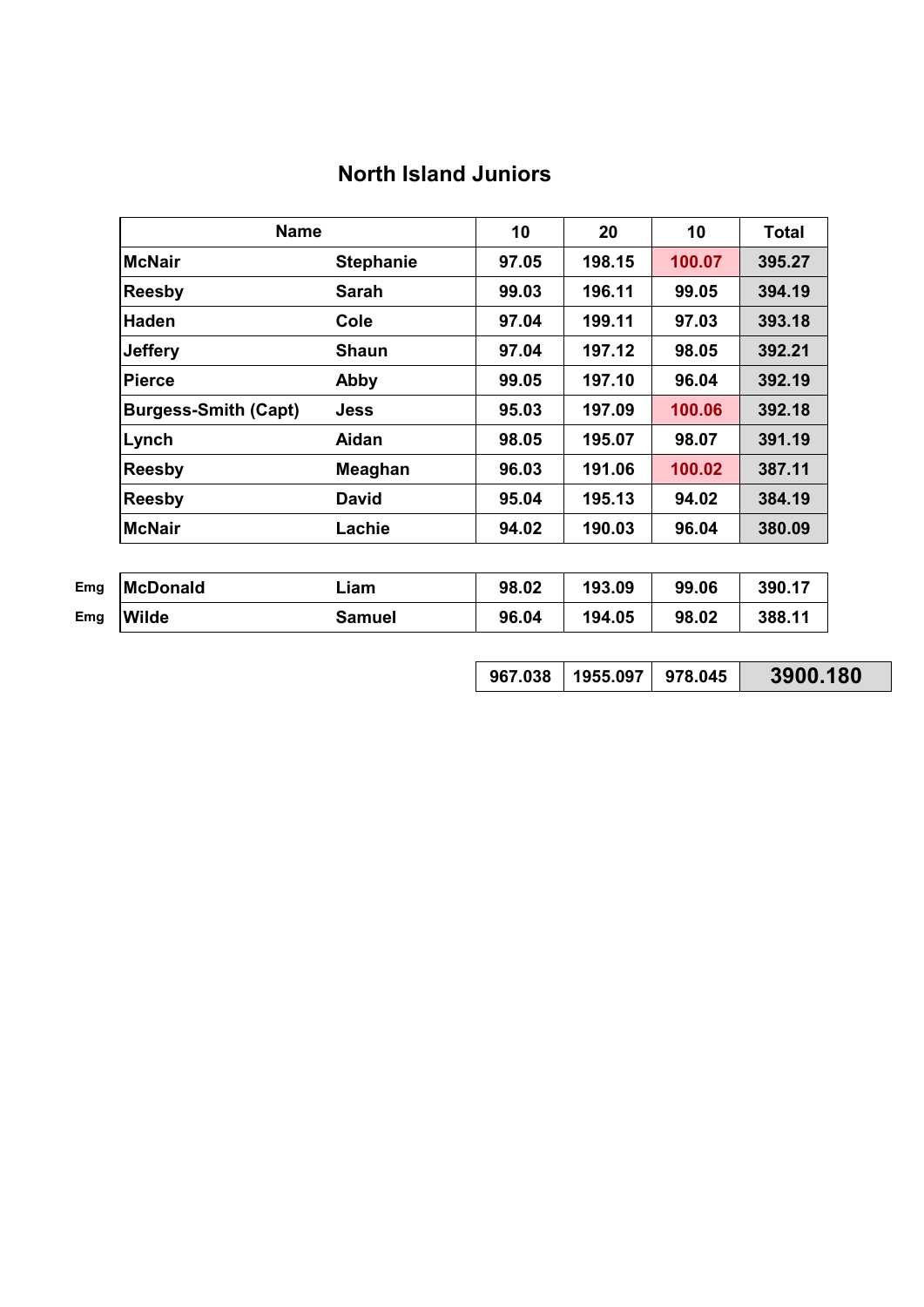# **South Island Juniors**

|                     | <b>Name</b>      |       | 20     | 10     | <b>Total</b> |
|---------------------|------------------|-------|--------|--------|--------------|
| Harrison-Lee (Capt) | <b>Shania</b>    | 98.04 | 199.15 | 99.05  | 396.24       |
| <b>Smith</b>        | Emma             | 97.04 | 197.10 | 100.05 | 394.19       |
| <b>Benbow</b>       | <b>Piper</b>     | 97.04 | 196.10 | 98.06  | 391.20       |
| <b>Butt</b>         | <b>Katherine</b> | 99.05 | 193.07 | 97.05  | 389.17       |
| <b>McKenzie</b>     | <b>Charlotte</b> | 96.04 | 193.08 | 99.06  | 388.18       |
| <b>Campbell</b>     | Kate             | 96.04 | 192.07 | 98.04  | 386.15       |
| <b>Machill</b>      | Oliver           | 97.04 | 193.08 | 95.03  | 385.15       |
| Green               | <b>Scott</b>     | 94.02 | 193.05 | 96.03  | 383.10       |
| <b>Harris</b>       | <b>Ryan</b>      | 93.00 | 190.06 | 96.02  | 379.08       |
| Kershaw             | <b>Samuel</b>    | 96.06 | 185.05 | 97.02  | 378.13       |

| Emg | Gibbons        | <b>Holly</b> | 94.02 | 193.05 | 95.04 | 382.11 |
|-----|----------------|--------------|-------|--------|-------|--------|
| Emg | <b>Quigley</b> | Martin       | 96.02 | 188.03 | 97.06 | 381.11 |

| 963.037   1931.081   975.041 |  | 3869.159 |
|------------------------------|--|----------|
|------------------------------|--|----------|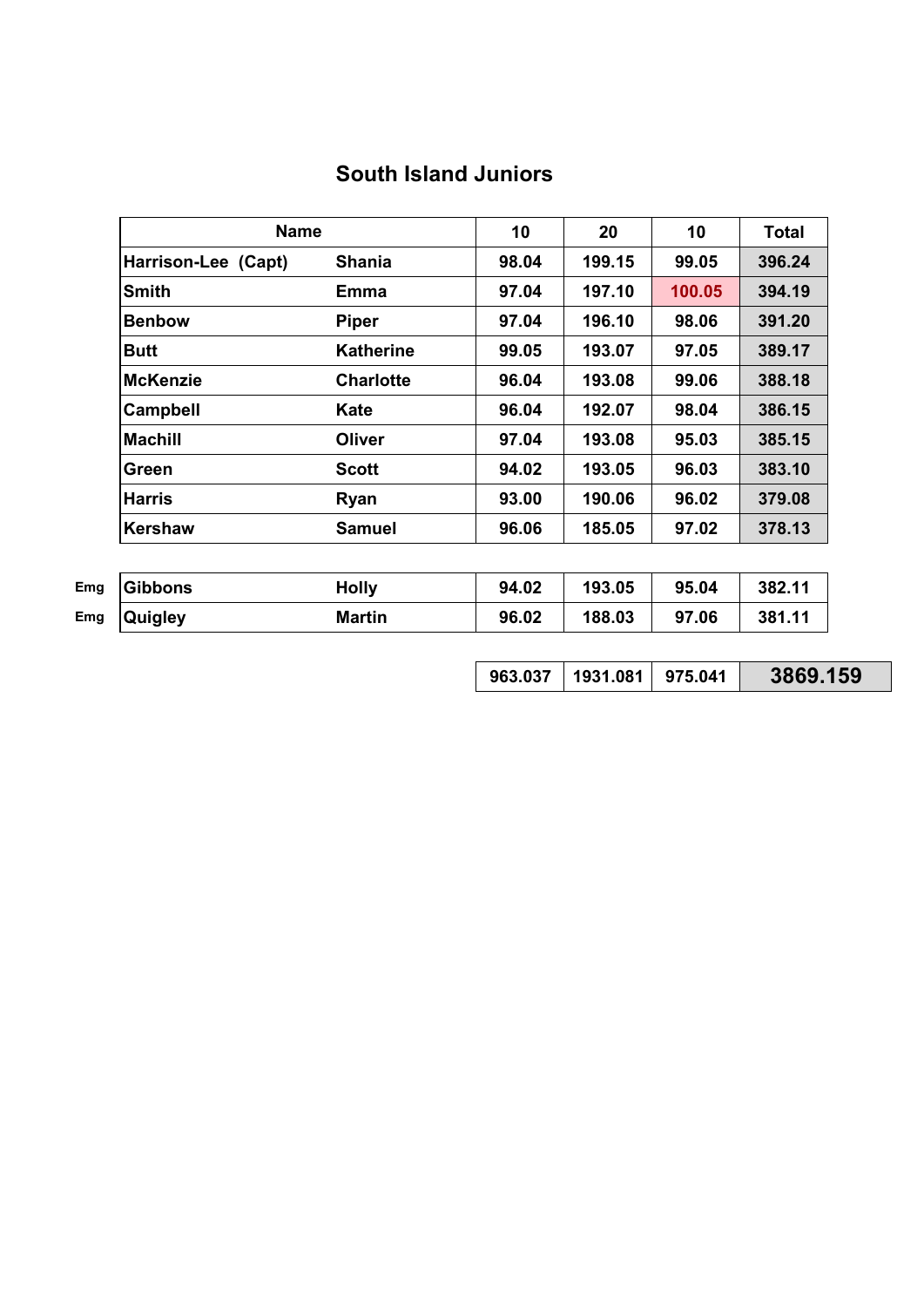|                | <b>Name</b>     |       | 20     | 10    | <b>Total</b> |
|----------------|-----------------|-------|--------|-------|--------------|
| <b>Mason</b>   | <b>Ross</b>     | 96.03 | 197.12 | 98.04 | 391.19       |
| Dann           | Jim             | 99.06 | 197.10 | 94.02 | 390.18       |
| <b>Kinsey</b>  | <b>Max</b>      | 97.05 | 195.08 | 98.03 | 390.16       |
| Gibson (Capt)  | <b>Doug</b>     | 96.03 | 195.09 | 98.06 | 389.18       |
| <b>Smith</b>   | <b>Trevor</b>   | 95.02 | 197.07 | 97.02 | 389.11       |
| <b>Kinsey</b>  | <b>Jeanette</b> | 97.03 | 195.10 | 96.04 | 388.17       |
| <b>Edmonds</b> | <b>Dave</b>     | 98.03 | 189.05 | 99.06 | 386.14       |
| <b>Dickson</b> | <b>Alan</b>     | 98.04 | 191.06 | 96.03 | 385.13       |
| <b>Vlaar</b>   | <b>Richard</b>  | 96.04 | 192.06 | 96.03 | 384.13       |
| <b>Cuff</b>    | Gary            | 94.02 | 191.11 | 97.05 | 382.18       |

| Emg | <b>Harris</b> | Neil  | 97.02 | 194.06 | 97.04 | 388.12 |
|-----|---------------|-------|-------|--------|-------|--------|
| Emg | Braniff       | David | 95.03 | 193.08 | 97.03 | 385.14 |

| $966.035$   1939.084   969.038 |  | 3874.157 |
|--------------------------------|--|----------|
|--------------------------------|--|----------|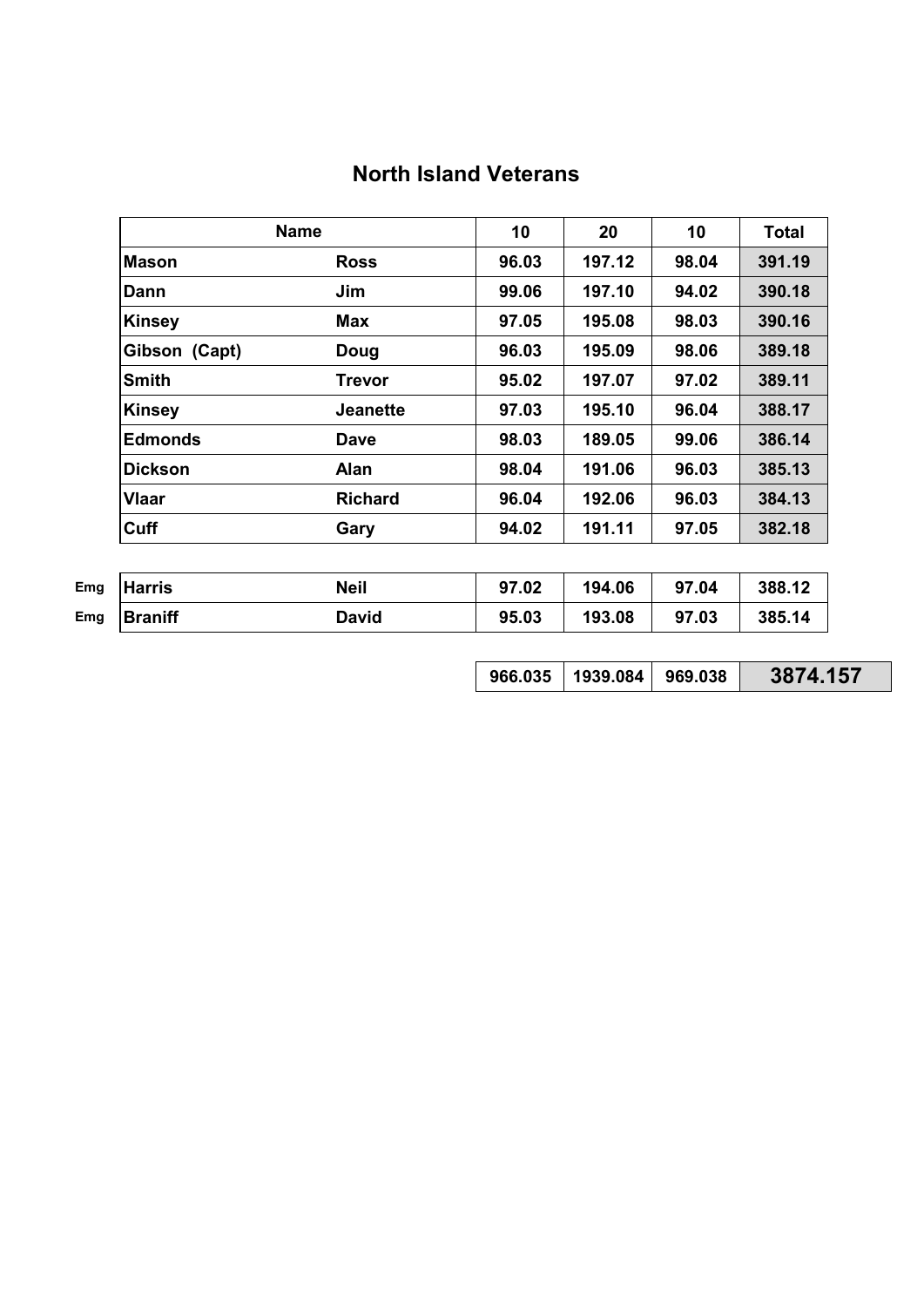# **South Island Veterans**

|                  | <b>Name</b>   |       | 20     | 10    | <b>Total</b> |
|------------------|---------------|-------|--------|-------|--------------|
| <b>Wadsworth</b> | Val           | 98.02 | 200.11 | 97.04 | 395.17       |
| <b>Fleming</b>   | <b>Martin</b> | 99.05 | 197.11 | 98.06 | 394.22       |
| <b>Baigent</b>   | <b>David</b>  | 98.02 | 197.13 | 96.05 | 391.20       |
| <b>Taylor</b>    | Colin         | 97.02 | 194.09 | 98.03 | 389.14       |
| Horne            | Lindsay       | 96.03 | 195.08 | 97.04 | 388.15       |
| <b>Murray</b>    | <b>Stuart</b> | 99.05 | 195.07 | 94.03 | 388.15       |
| <b>Stevenson</b> | <b>Bill</b>   | 98.03 | 193.07 | 97.02 | 388.12       |
| Gardiner (Capt)  | <b>Rex</b>    | 97.04 | 193.08 | 97.05 | 387.17       |
| <b>Senior</b>    | <b>Simon</b>  | 94.01 | 194.04 | 97.06 | 385.11       |
| <b>Holland</b>   | Paul          | 94.03 | 190.06 | 97.03 | 381.12       |

| Emg | <b>Bishell</b> | Kim  | 96.02 | 193.09 | 98.05 | 387.16 |
|-----|----------------|------|-------|--------|-------|--------|
| Emg | <b>Ilnwood</b> | lan. | 95.02 | 195.09 | 97.05 | 387.16 |

| 970.030   1948.084   968.041 |  | 3886.155 |
|------------------------------|--|----------|
|------------------------------|--|----------|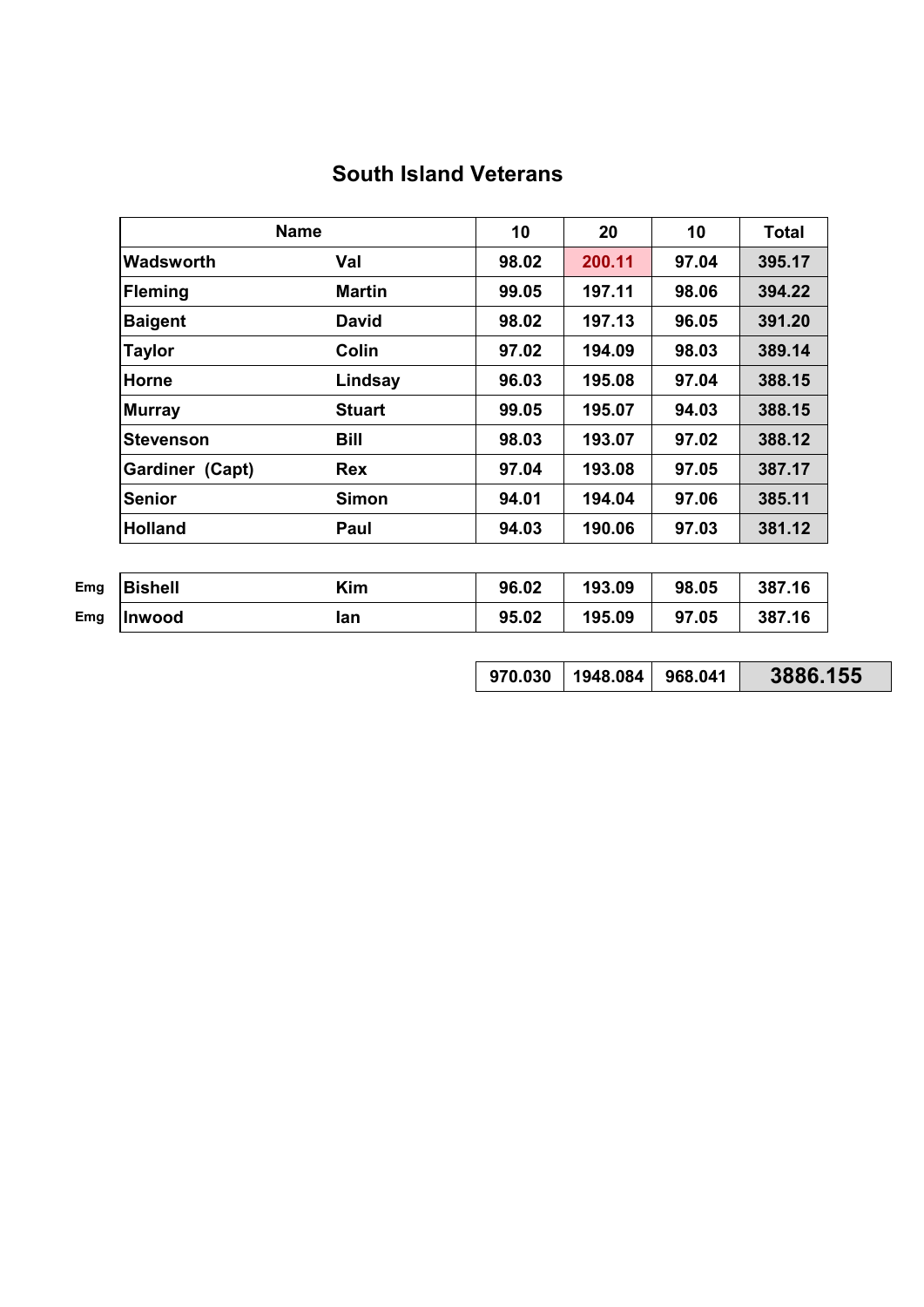# **North Island Women**

| <b>Name</b>          |                  | 10     | 20     | 10    | <b>Total</b> |
|----------------------|------------------|--------|--------|-------|--------------|
| <b>Gibbs</b>         | <b>Rebecca</b>   | 100.07 | 200.17 | 99.07 | 399.31       |
| <b>Spence</b>        | <b>Fiona</b>     | 100.04 | 199.13 | 99.05 | 398.22       |
| <b>Ackrill</b>       | <b>Meredith</b>  | 99.06  | 199.11 | 99.03 | 397.20       |
| <b>Birrell</b>       | <b>Kirsten</b>   | 97.02  | 200.13 | 99.07 | 396.22       |
| <b>Kinsey</b>        | <b>Jeanette</b>  | 100.08 | 196.11 | 99.07 | 395.26       |
| <b>Riddle</b>        | <b>Samantha</b>  | 99.08  | 197.12 | 98.05 | 394.25       |
| <b>Burgess-Smith</b> | <b>Jess</b>      | 98.06  | 198.11 | 98.07 | 394.24       |
| <b>Hunt</b>          | <b>Janet</b>     | 99.04  | 196.10 | 99.09 | 394.23       |
| McNair (Capt)        | <b>Ruth</b>      | 97.03  | 199.14 | 98.05 | 394.22       |
| <b>Harris</b>        | Ann              | 98.06  | 200.15 | 95.03 | 393.24       |
| <b>Freiman</b>       | <b>Helen</b>     | 97.04  | 196.12 | 98.05 | 391.21       |
| <b>Archer</b>        | <b>Allison</b>   | 97.05  | 196.09 | 96.02 | 389.16       |
| <b>McNair</b>        | <b>Stephanie</b> | 96.05  | 195.12 | 96.04 | 387.21       |
| <b>Reesby</b>        | <b>Sarah</b>     | 97.04  | 193.07 | 97.05 | 387.16       |
| <b>Reesby</b>        | Meaghan          | 96.06  | 190.02 | 97.03 | 383.11       |
|                      |                  |        |        |       |              |
| <b>Clark</b>         | Jeanine          | 98.04  | 197.09 | 97.04 | 392.17       |
| <b>Burdon</b>        | <b>Kelly</b>     | 97.05  | 195.06 | 95.01 | 387.12       |

**1470.078 2954.169 1467.077 5891.324**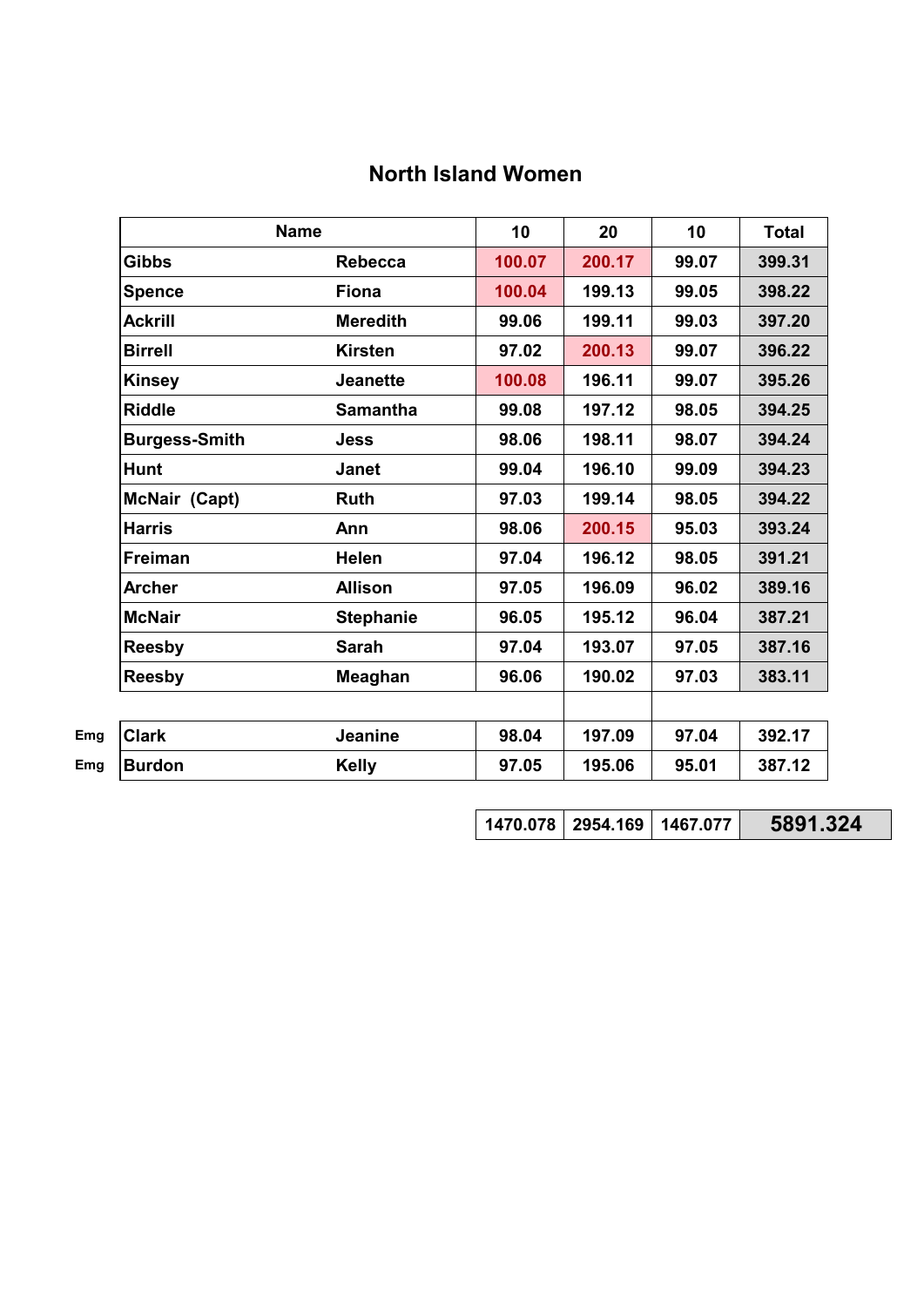|  |  |  | <b>South Island Women</b> |
|--|--|--|---------------------------|
|--|--|--|---------------------------|

| <b>Name</b>         |                  | 10     | 20     | 10     | <b>Total</b> |
|---------------------|------------------|--------|--------|--------|--------------|
| <b>Harrison-Lee</b> | <b>Shania</b>    | 100.06 | 199.14 | 98.07  | 397.27       |
| <b>Hughson</b>      | <b>Amelia</b>    | 98.05  | 199.11 | 100.05 | 397.21       |
| Wren                | Denva            | 98.05  | 198.09 | 100.09 | 396.23       |
| <b>Boerlage</b>     | <b>Tania</b>     | 97.04  | 199.13 | 100.04 | 396.21       |
| McLaren (Capt)      | <b>Rachel</b>    | 100.07 | 198.07 | 98.04  | 396.18       |
| Quigley             | <b>Katrina</b>   | 99.07  | 195.13 | 99.06  | 393.26       |
| Guyton              | <b>Sheryl</b>    | 96.04  | 196.14 | 100.08 | 392.26       |
| <b>Bennett</b>      | <b>Sandy</b>     | 96.02  | 199.11 | 96.04  | 391.17       |
| <b>Butt</b>         | <b>Katherine</b> | 97.03  | 196.08 | 98.04  | 391.15       |
| Campbell            | <b>Kate</b>      | 97.04  | 196.07 | 98.04  | 391.15       |
| <b>Benbow</b>       | <b>Piper</b>     | 98.06  | 196.07 | 94.02  | 388.15       |
| <b>McKenzie</b>     | <b>Nina</b>      | 98.03  | 194.07 | 96.03  | 388.13       |
| <b>Smith</b>        | <b>Emma</b>      | 96.05  | 193.06 | 97.03  | 386.14       |
| <b>Black</b>        | <b>Diane</b>     | 98.05  | 192.06 | 96.03  | 386.14       |
| Grimwood            | Gina             | 96.04  | 192.09 | 95.05  | 383.18       |
|                     |                  |        |        |        |              |
| <b>Wallace</b>      | <b>Kathleen</b>  | 98.05  | 195.10 | 96.04  | 389.19       |
| <b>Miller</b>       | <b>Christina</b> | 96.02  | 193.05 | 98.03  | 387.10       |

**1464.070 2942.142 1465.071 5871.283**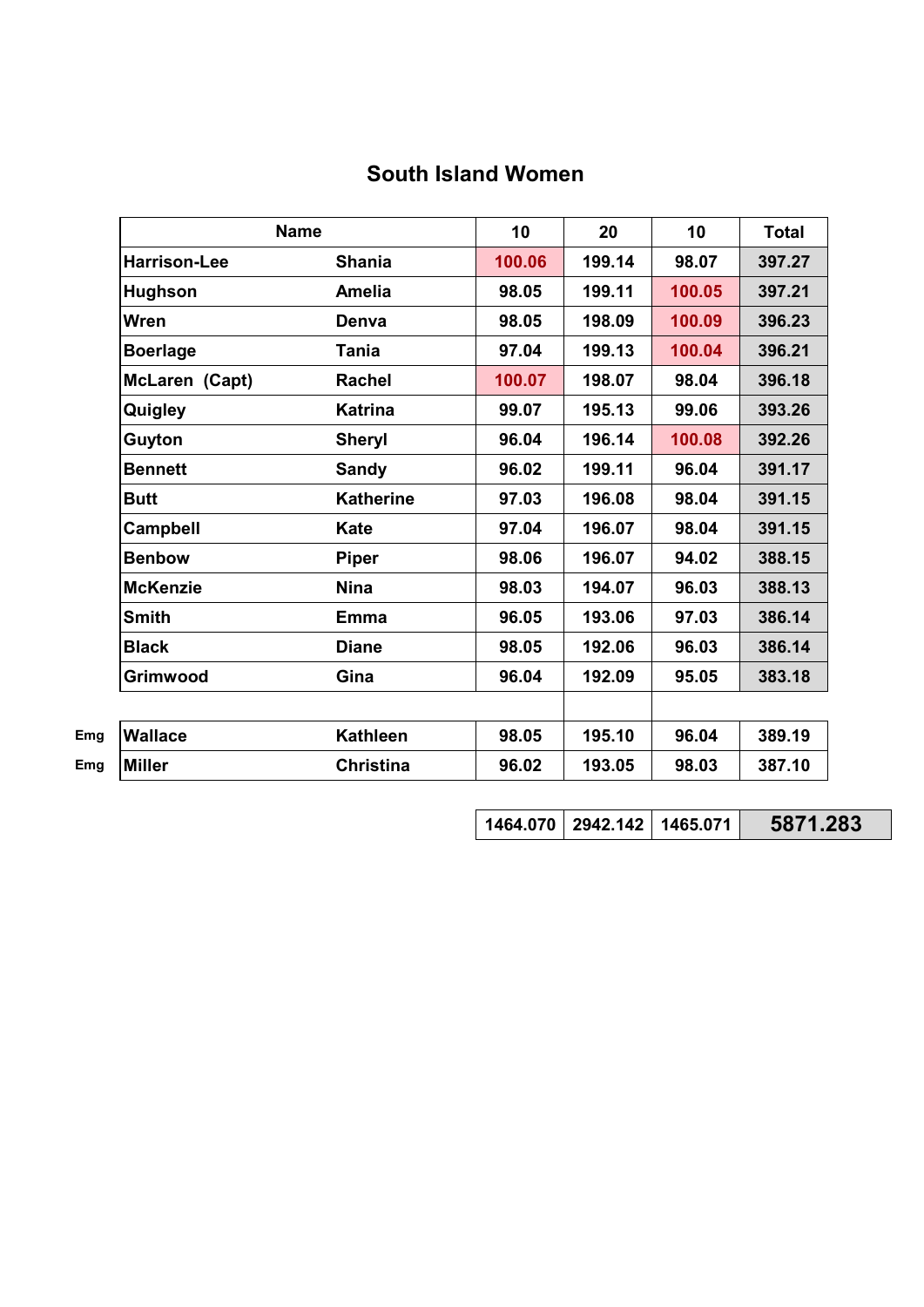# **North Island Men**

| <b>Name</b>     |                | 10     | 20     | 10     | <b>Total</b> |
|-----------------|----------------|--------|--------|--------|--------------|
| Taylor (Capt)   | Ryan           | 98.07  | 200.14 | 100.07 | 398.28       |
| <b>Small</b>    | Ralph          | 99.06  | 199.14 | 100.07 | 398.27       |
| <b>McLeod</b>   | <b>Rory</b>    | 99.04  | 199.16 | 100.05 | 398.25       |
| <b>Hunt</b>     | <b>Martin</b>  | 100.08 | 199.11 | 99.06  | 398.25       |
| <b>Beaver</b>   | <b>Tony</b>    | 99.07  | 199.14 | 99.04  | 397.25       |
| <b>Herbison</b> | <b>Roy</b>     | 99.07  | 197.14 | 100.08 | 396.29       |
| <b>Bennett</b>  | Owen           | 98.05  | 199.14 | 99.07  | 396.26       |
| Gill            | Jonathan       | 100.09 | 196.10 | 99.06  | 395.25       |
| <b>Taylor</b>   | Grant          | 98.02  | 197.10 | 99.08  | 394.20       |
| <b>Mace</b>     | <b>Wade</b>    | 98.06  | 195.09 | 100.06 | 393.21       |
| <b>Kinsey</b>   | <b>Neil</b>    | 99.05  | 197.06 | 97.04  | 393.15       |
| <b>Cameron</b>  | <b>Bruce</b>   | 97.07  | 197.10 | 97.04  | 391.21       |
| <b>Riddle</b>   | Gavin          | 97.06  | 197.10 | 97.04  | 391.20       |
| Cavanagh        | <b>Jack</b>    | 97.05  | 193.06 | 98.04  | 388.15       |
| <b>Vlaar</b>    | <b>Richard</b> | 97.02  | 192.07 | 96.03  | 385.12       |
|                 |                |        |        |        |              |
| Lynch           | <b>Aidan</b>   | 100.07 | 193.11 | 98.07  | 391.25       |
| <b>Cameron</b>  | Jason          | 97.02  | 193.08 | 98.04  | 388.14       |

**1475.086 2956.165 1480.083 5911.334**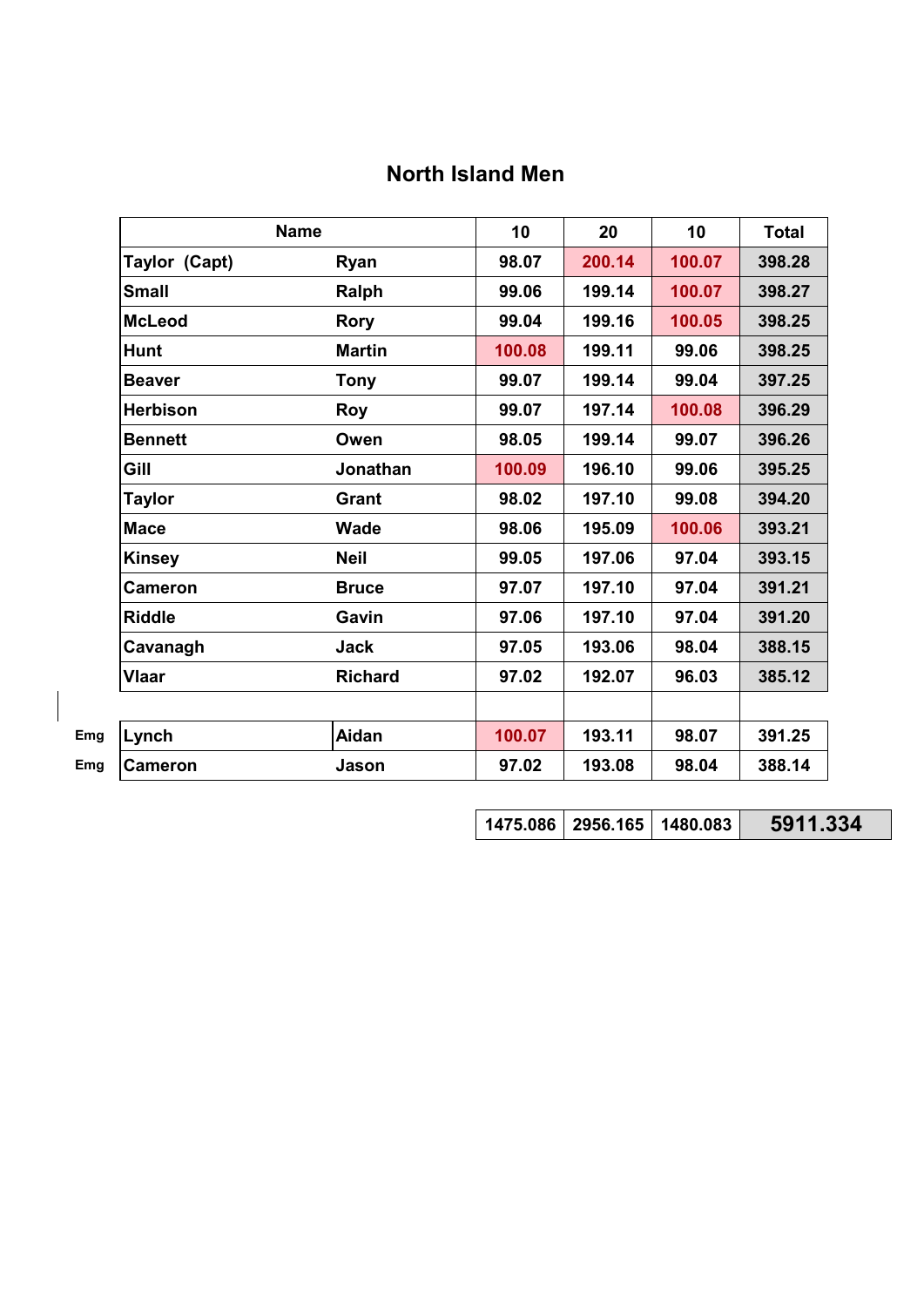# **South Island Men**

| <b>Name</b>            |                    | 10    | 20     | 10     | <b>Total</b> |
|------------------------|--------------------|-------|--------|--------|--------------|
| <b>McArthur</b>        | <b>Steve</b>       | 98.06 | 200.14 | 98.06  | 396.26       |
| Cowe                   | Regan              | 98.05 | 196.08 | 100.08 | 394.21       |
| Stevenson              | <b>Bill</b>        | 99.05 | 198.10 | 96.02  | 393.17       |
| Wright                 | Gordon             | 96.02 | 197.08 | 100.05 | 393.15       |
| <b>McCallum (Capt)</b> | <b>Peter</b>       | 98.07 | 194.09 | 100.07 | 392.23       |
| Quigley                | Darryn             | 98.06 | 195.10 | 99.07  | 392.23       |
| Wadsworth              | Val                | 99.05 | 196.11 | 97.05  | 392.21       |
| <b>Menzies</b>         | Gregory            | 98.07 | 195.09 | 98.06  | 391.22       |
| <b>Black</b>           | <b>Tony</b>        | 96.04 | 196.09 | 99.05  | 391.18       |
| <b>Gardiner</b>        | <b>Rex</b>         | 99.08 | 194.07 | 97.05  | 390.20       |
| Roberts-Henriksen      | Jesse              | 96.04 | 195.09 | 98.05  | 389.18       |
| <b>Murray</b>          | <b>Stuart</b>      | 96.00 | 196.11 | 97.04  | 389.15       |
| <b>Kershaw</b>         | <b>Christopher</b> | 97.04 | 194.07 | 98.01  | 389.12       |
| <b>Neumann</b>         | <b>Benjamin</b>    | 97.05 | 192.07 | 96.04  | 385.16       |
| <b>Stewart</b>         | Timothy            | 96.05 | 189.07 | 95.03  | 380.15       |

| Emg | Sutherland     | <b>Michael</b> | 97.01 | 195.09 | 98.06 | 390.16 |
|-----|----------------|----------------|-------|--------|-------|--------|
| Emg | <b>Machill</b> | Oliver         | 97.07 | 192.04 | 98.05 | 387.16 |

**1461.073 2927.136 1468.073 5856.282**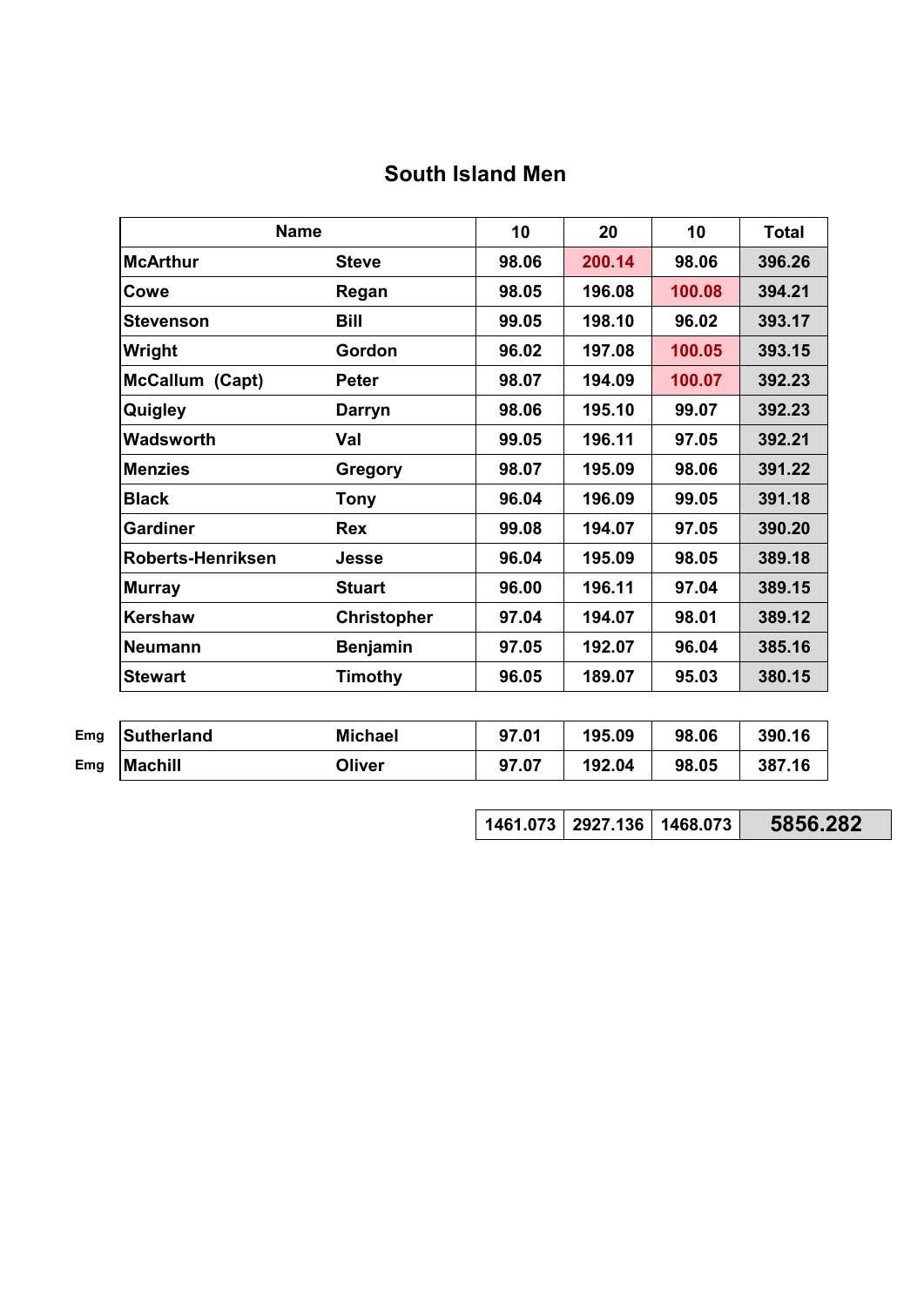# **North Island Open**

|                 | <b>Name</b>     | 10     | 20     | 10     | <b>Total</b> |
|-----------------|-----------------|--------|--------|--------|--------------|
| <b>Small</b>    | Ralph           | 100.08 | 199.08 | 100.09 | 399.25       |
| <b>Taylor</b>   | Ryan            | 100.09 | 199.13 | 99.06  | 398.28       |
| <b>Beaver</b>   | <b>Tony</b>     | 99.08  | 200.09 | 99.09  | 398.26       |
| <b>Hunt</b>     | <b>Martin</b>   | 98.05  | 199.15 | 100.09 | 397.29       |
| <b>Birrell</b>  | <b>Kirsten</b>  | 100.03 | 198.14 | 99.06  | 397.23       |
| <b>Herbison</b> | <b>Roy</b>      | 98.05  | 199.11 | 99.06  | 396.22       |
| <b>McLeod</b>   | <b>Rory</b>     | 99.06  | 198.12 | 98.08  | 395.26       |
| <b>Mace</b>     | <b>Wade</b>     | 98.05  | 198.11 | 99.06  | 395.22       |
| <b>Taylor</b>   | <b>Grant</b>    | 99.05  | 196.10 | 100.06 | 395.21       |
| Cavanagh        | <b>Jack</b>     | 98.06  | 198.08 | 99.03  | 395.17       |
| Bennett (Capt)  | Owen            | 98.06  | 197.11 | 99.07  | 394.24       |
| <b>Riddle</b>   | <b>Samantha</b> | 99.06  | 196.11 | 99.05  | 394.22       |
| <b>Hunt</b>     | <b>Janet</b>    | 99.04  | 198.13 | 97.04  | 394.21       |
| Freiman         | <b>Helen</b>    | 98.04  | 197.09 | 99.06  | 394.19       |
| <b>Gibbs</b>    | <b>Rebecca</b>  | 100.08 | 196.09 | 97.05  | 393.22       |
| <b>Riddle</b>   | Gavin           | 98.04  | 198.11 | 97.05  | 393.20       |
| <b>Kinsey</b>   | <b>Neil</b>     | 98.06  | 197.10 | 98.03  | 393.19       |
| Gill            | Jonathan        | 97.05  | 198.10 | 96.02  | 391.17       |
| Lynch           | Aidan           | 99.06  | 196.13 | 95.02  | 390.21       |
| <b>Cameron</b>  | <b>Bruce</b>    | 97.04  | 194.09 | 98.05  | 389.18       |
| <b>McNair</b>   | <b>Ruth</b>     | 97.04  | 194.09 | 100.05 | 391.18       |
| <b>Harris</b>   | Ann             | 100.06 | 187.07 | 98.04  | 385.17       |

**1972.113 3951.217 1967.112 7890.442**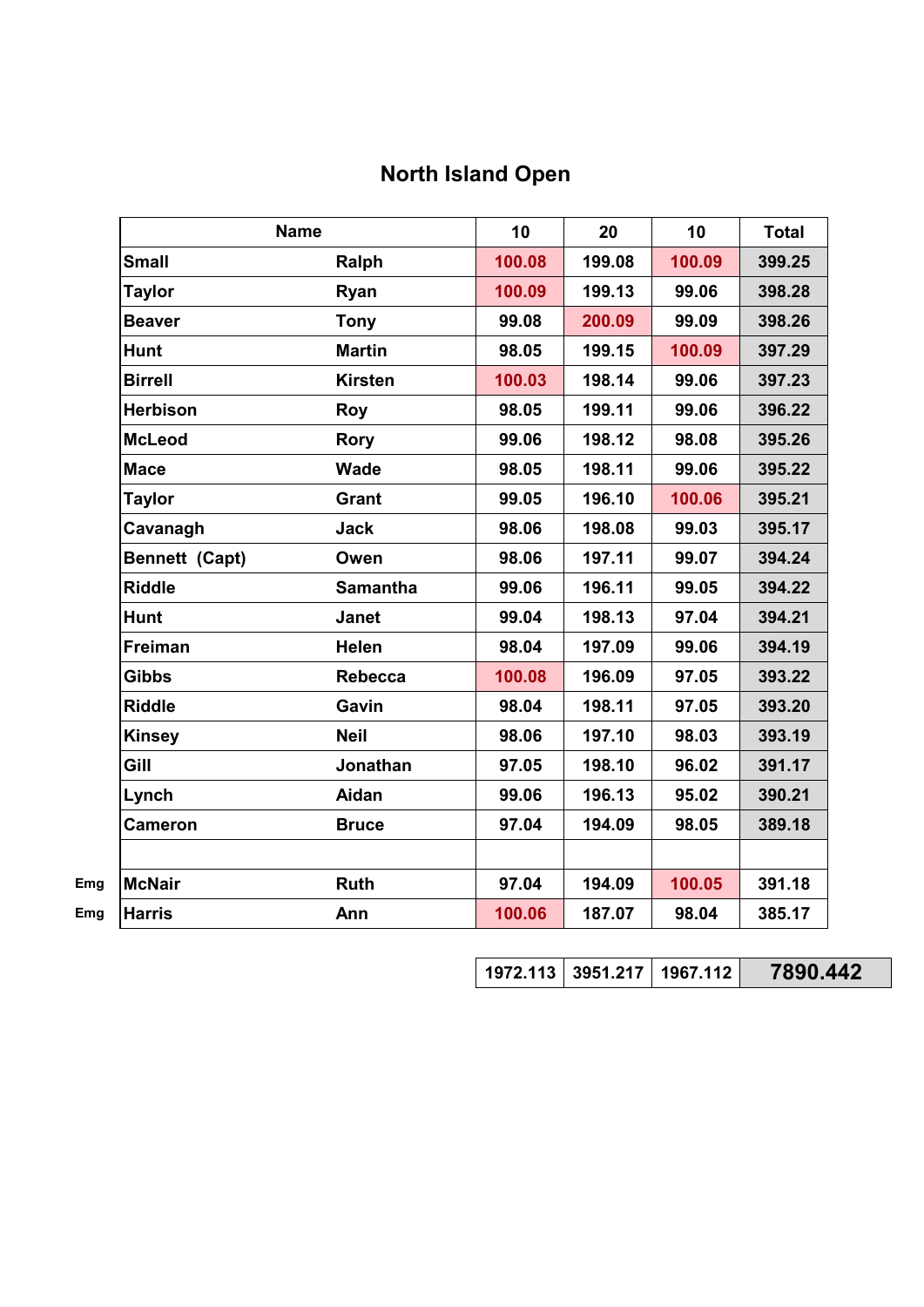# **South Island Open**

| <b>Name</b>              |                    | 10     | 20     | 10     | <b>Total</b> |
|--------------------------|--------------------|--------|--------|--------|--------------|
| <b>Harrison-Lee</b>      | <b>Shania</b>      | 99.05  | 200.14 | 100.08 | 399.27       |
| <b>McLaren</b>           | <b>Rachel</b>      | 97.04  | 200.16 | 99.05  | 396.25       |
| Cowe                     | Regan              | 99.07  | 199.10 | 98.07  | 396.24       |
| <b>Wren</b>              | Denva              | 98.05  | 199.13 | 99.05  | 396.23       |
| Quigley                  | <b>Katrina</b>     | 98.05  | 199.13 | 99.04  | 396.22       |
| Quigley                  | <b>Darryn</b>      | 99.06  | 196.11 | 100.08 | 395.25       |
| <b>Black</b>             | <b>Tony</b>        | 97.04  | 199.13 | 99.05  | 395.22       |
| <b>Wadsworth</b>         | Val                | 96.03  | 199.13 | 100.04 | 395.20       |
| <b>Hughson</b>           | <b>Amelia</b>      | 97.05  | 198.13 | 99.04  | 394.22       |
| <b>Menzies</b>           | <b>Gregory</b>     | 96.02  | 199.14 | 98.06  | 393.22       |
| <b>Fleming</b>           | <b>Martin</b>      | 98.07  | 195.09 | 99.06  | 392.22       |
| <b>Bennett</b>           | <b>Sandy</b>       | 97.05  | 195.11 | 99.05  | 391.21       |
| <b>McCallum</b>          | <b>Peter</b>       | 98.04  | 197.07 | 96.05  | 391.16       |
| <b>Roberts-Henriksen</b> | <b>Jesse</b>       | 99.06  | 196.13 | 95.03  | 390.22       |
| <b>Butt</b>              | <b>Katherine</b>   | 96.04  | 198.12 | 95.03  | 389.19       |
| <b>Boerlage</b>          | <b>Tania</b>       | 97.05  | 192.09 | 99.05  | 388.19       |
| <b>Neumann</b>           | <b>Benjamin</b>    | 98.06  | 194.08 | 95.01  | 387.15       |
| McArthur (Capt)          | <b>Steve</b>       | 96.06  | 194.06 | 96.04  | 386.16       |
| <b>Gardiner</b>          | <b>Rex</b>         | 97.02  | 192.07 | 97.04  | 386.13       |
| <b>Stevenson</b>         | <b>Bill</b>        | 94.04  | 194.08 | 97.06  | 385.18       |
| Wright                   | Gordon             | 100.05 | 198.10 | 99.03  | 397.18       |
| <b>Kershaw</b>           | <b>Christopher</b> | 99.03  | 196.11 | 97.06  | 392.20       |

**1946.095 3935.220 1959.098 7840.413**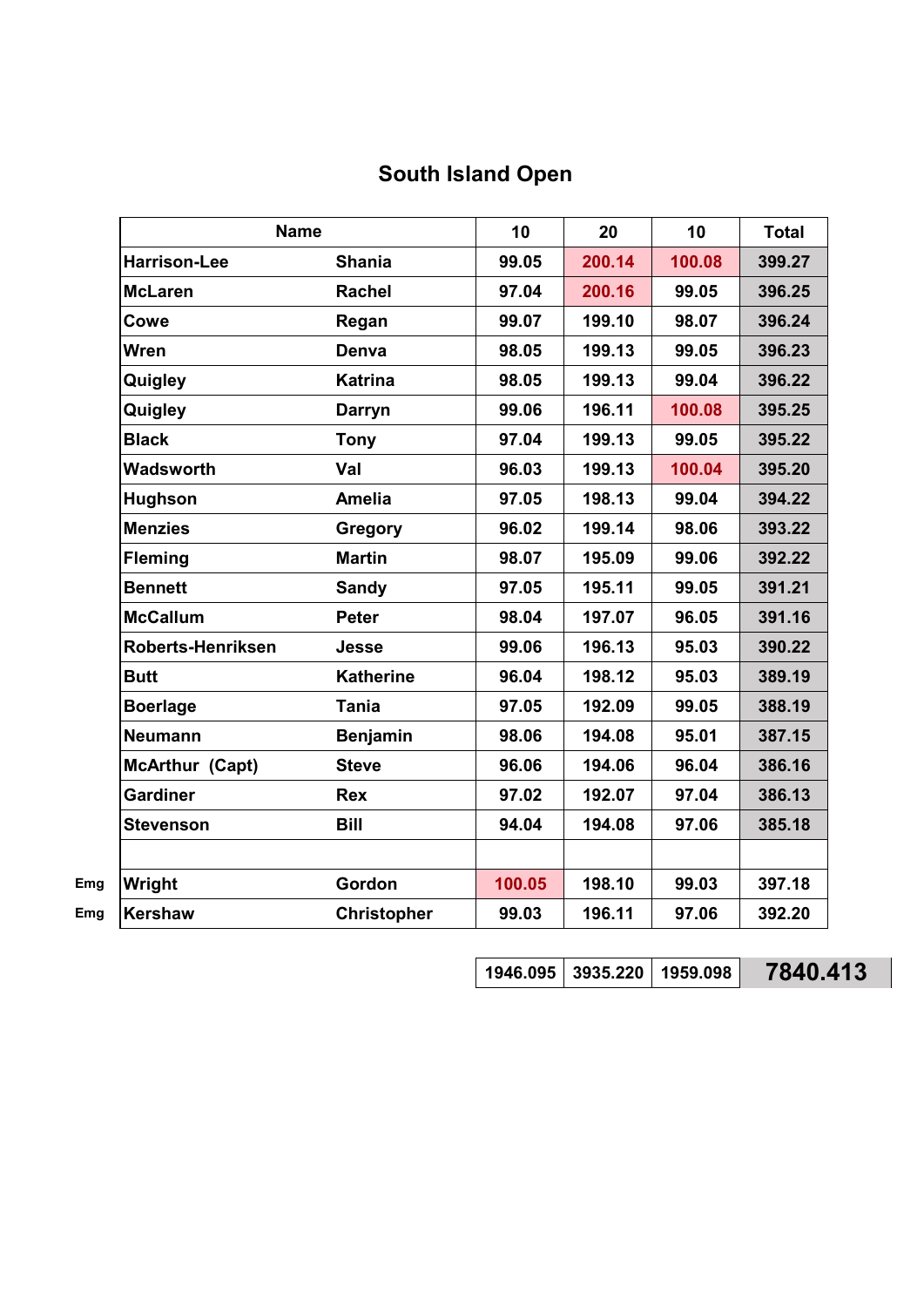# **New Zealand Veterans**

| <b>Name</b>             |                 | 10  | 20  | <b>Total</b> |
|-------------------------|-----------------|-----|-----|--------------|
| <b>Wadsworth (Capt)</b> | Val             | 100 | 198 | 298          |
| <b>Murray</b>           | <b>Stuart</b>   | 100 | 198 | 298          |
| <b>Gibson</b>           | Doug            | 98  | 195 | 293          |
| <b>Kinsey</b>           | <b>Jeanette</b> | 99  | 193 | 292          |
| Dann                    | Jim             | 96  | 195 | 291          |
| <b>Smith</b>            | <b>Trevor</b>   | 98  | 192 | 290          |
| <b>Mason</b>            | <b>Ross</b>     | 96  | 193 | 289          |
| <b>Fleming</b>          | <b>Martin</b>   | 97  | 191 | 288          |
| <b>Taylor</b>           | Colin           | 94  | 193 | 287          |
| <b>Baigent</b>          | <b>David</b>    | 96  | 190 | 286          |

| Kinsey       | Max     | 98 | 188 | 286 |
|--------------|---------|----|-----|-----|
| <b>Horne</b> | ∟indsay | 96 | 189 | 285 |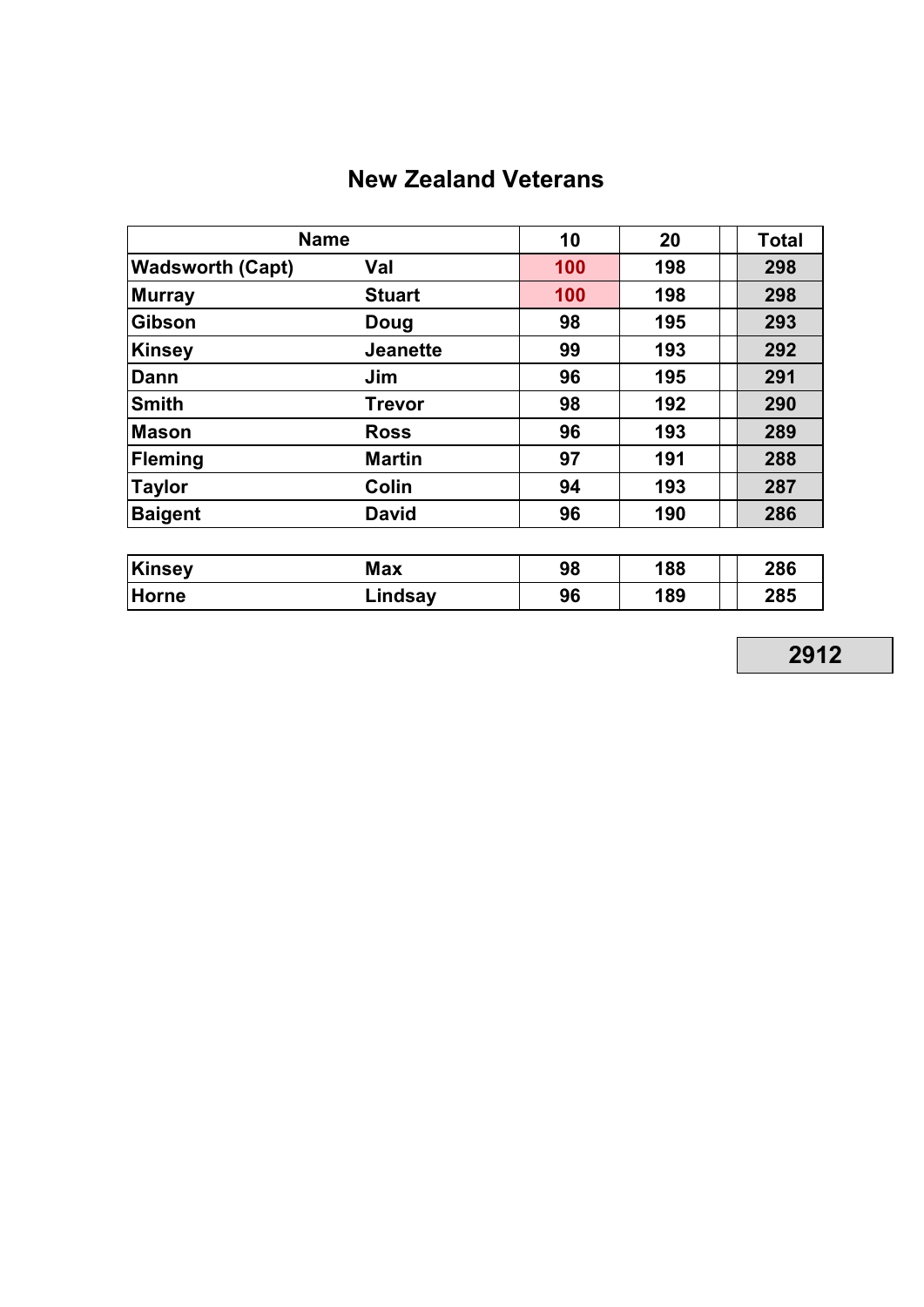# **New Zealand Juniors**

| <b>Name</b>                |                  | 10 | 20  | <b>Total</b> |
|----------------------------|------------------|----|-----|--------------|
| <b>Harrison-Lee (Capt)</b> | <b>Shania</b>    | 99 | 200 | 299          |
| <b>Pierce</b>              | Abby             | 99 | 198 | 297          |
| <b>Reesby</b>              | <b>Sarah</b>     | 98 | 198 | 296          |
| <b>Butt</b>                | <b>Katherine</b> | 98 | 198 | 296          |
| <b>Haden</b>               | Cole             | 97 | 198 | 295          |
| <b>Burgess-Smith</b>       | <b>Jess</b>      | 98 | 196 | 294          |
| <b>Smith</b>               | <b>Emma</b>      | 97 | 196 | 293          |
| Lynch                      | Aidan            | 97 | 196 | 293          |
| <b>Jeffery</b>             | <b>Shaun</b>     | 98 | 195 | 293          |
| <b>Benbow</b>              | <b>Piper</b>     | 98 | 195 | 293          |

| <b>McNair</b>   | <b>Stephanie</b> |    | 98<br>194 |  | 292 |  |
|-----------------|------------------|----|-----------|--|-----|--|
| <b>McDonald</b> | Liam.            | 95 | 195       |  | 290 |  |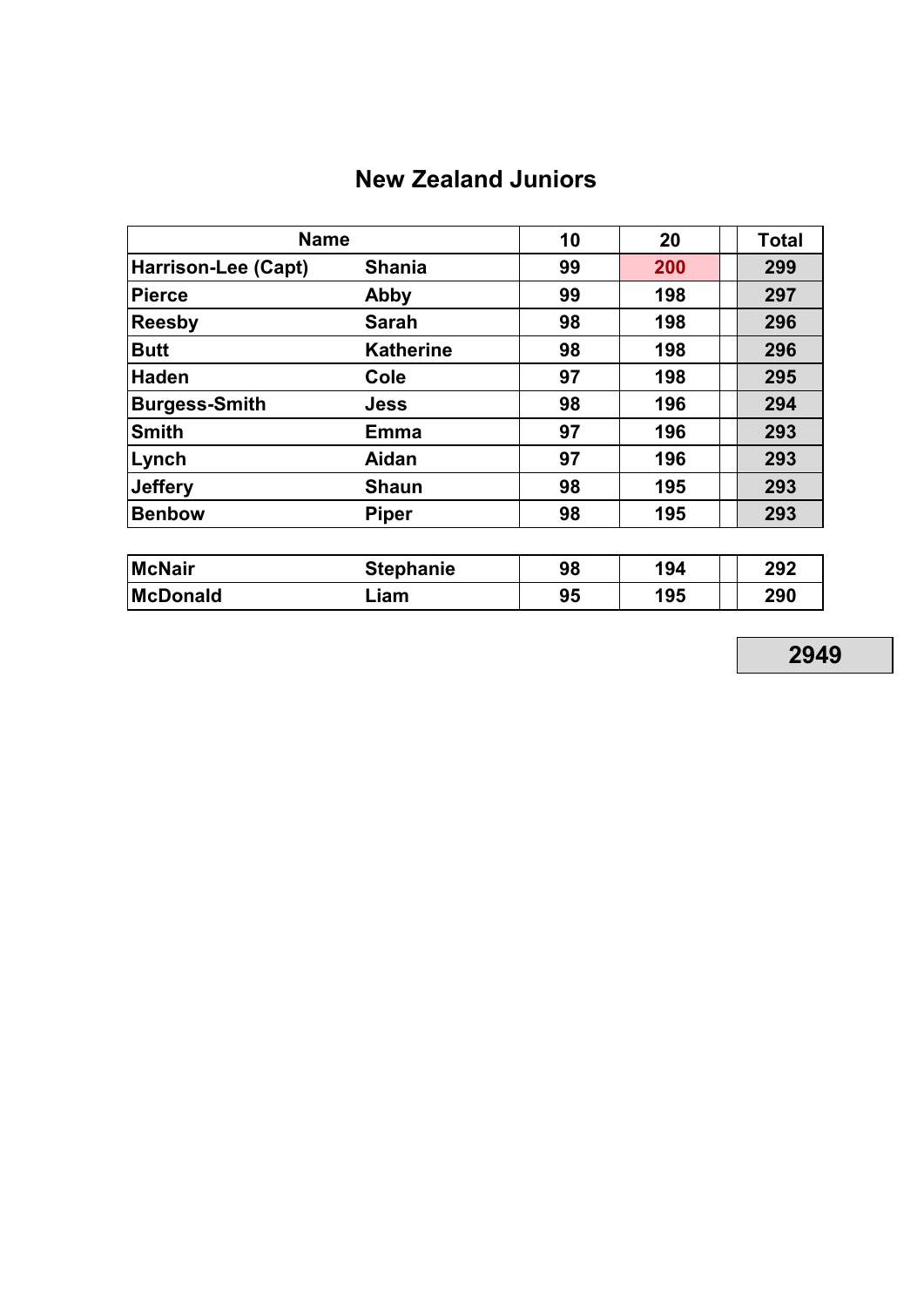# **New Zealand Women**

|                      | <b>Name</b>     |     |     | Total |
|----------------------|-----------------|-----|-----|-------|
| <b>Riddle</b>        | <b>Samantha</b> | 100 | 200 | 300   |
| <b>Harrison-Lee</b>  | <b>Shania</b>   | 100 | 199 | 299   |
| Gibbs (Capt)         | <b>Rebecca</b>  | 99  | 199 | 298   |
| <b>Birrell</b>       | <b>Kirsten</b>  | 98  | 199 | 297   |
| <b>Hughson</b>       | <b>Amelia</b>   | 99  | 198 | 297   |
| <b>Ackrill</b>       | <b>Meredith</b> | 99  | 198 | 297   |
| Wren                 | Denva           | 99  | 198 | 297   |
| <b>Burgess-Smith</b> | <b>Jess</b>     | 98  | 197 | 295   |
| <b>Boerlage</b>      | Tania           | 97  | 197 | 294   |
| <b>Spence</b>        | <b>Fiona</b>    | 99  | 195 | 294   |

| Kinsey  | <b>Jeanette</b> | 96 | 196 | 292 |
|---------|-----------------|----|-----|-----|
| McLaren | Rachel          | 99 | 193 | 292 |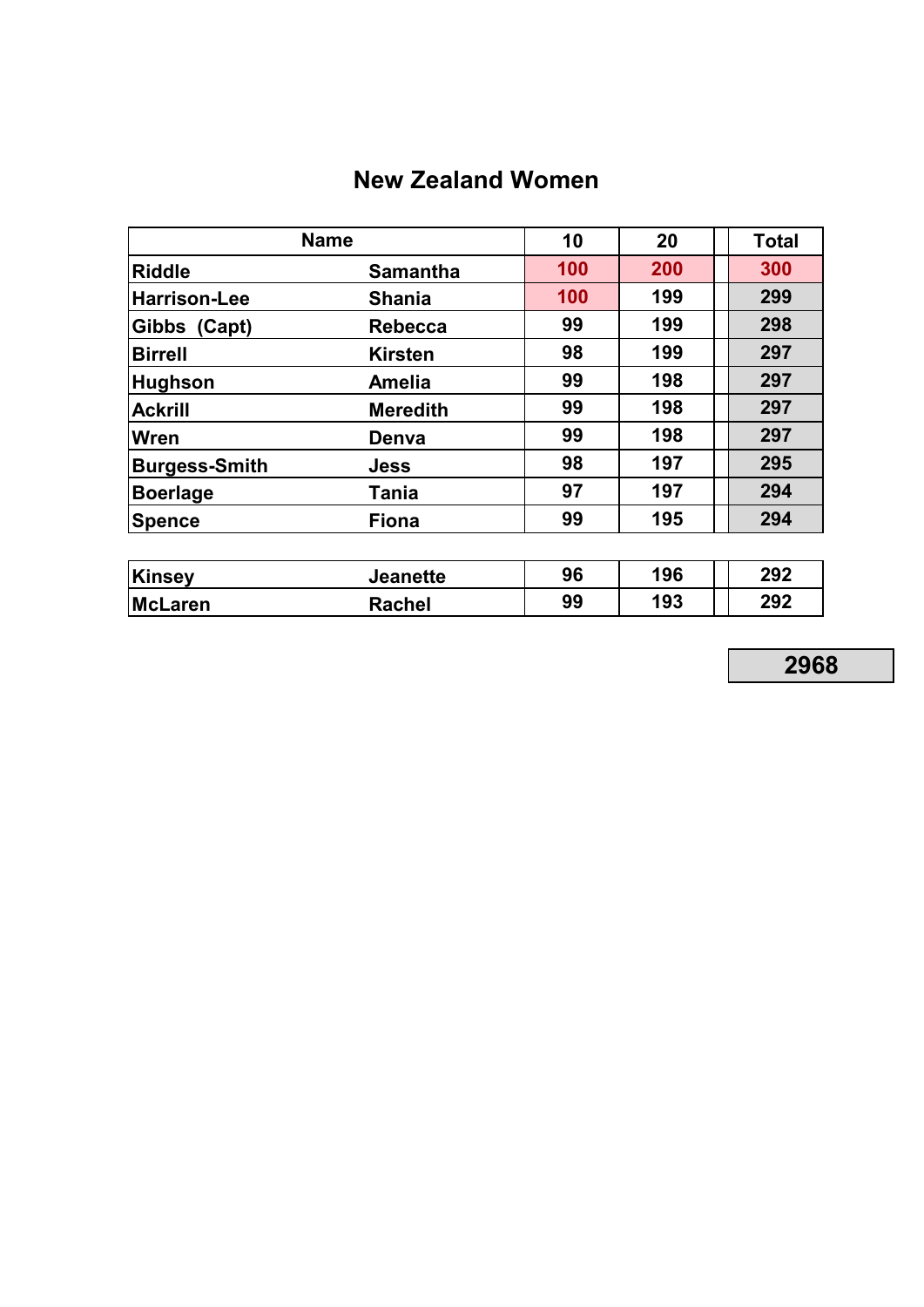# **New Zealand Men**

| <b>Name</b>     | 10              | 20  | <b>Total</b> |     |
|-----------------|-----------------|-----|--------------|-----|
| Taylor (Capt)   | Ryan            | 100 | 200          | 300 |
| <b>Hunt</b>     | <b>Martin</b>   | 100 | 199          | 299 |
| <b>McLeod</b>   | <b>Rory</b>     | 100 | 198          | 298 |
| <b>Beaver</b>   | <b>Tony</b>     | 100 | 197          | 297 |
| <b>Bennett</b>  | Owen            | 98  | 198          | 296 |
| <b>Taylor</b>   | <b>Grant</b>    | 99  | 197          | 296 |
| Gill            | <b>Jonathan</b> | 97  | 197          | 294 |
| <b>Herbison</b> | <b>Roy</b>      | 98  | 196          | 294 |
| <b>Small</b>    | Ralph           | 100 | 194          | 294 |
| Cowe            | Regan           | 98  | 195          | 293 |

| McArthur    | Steve       | 99 | 194 | 293 |
|-------------|-------------|----|-----|-----|
| <b>Mace</b> | <b>Wade</b> | 95 | 192 | 287 |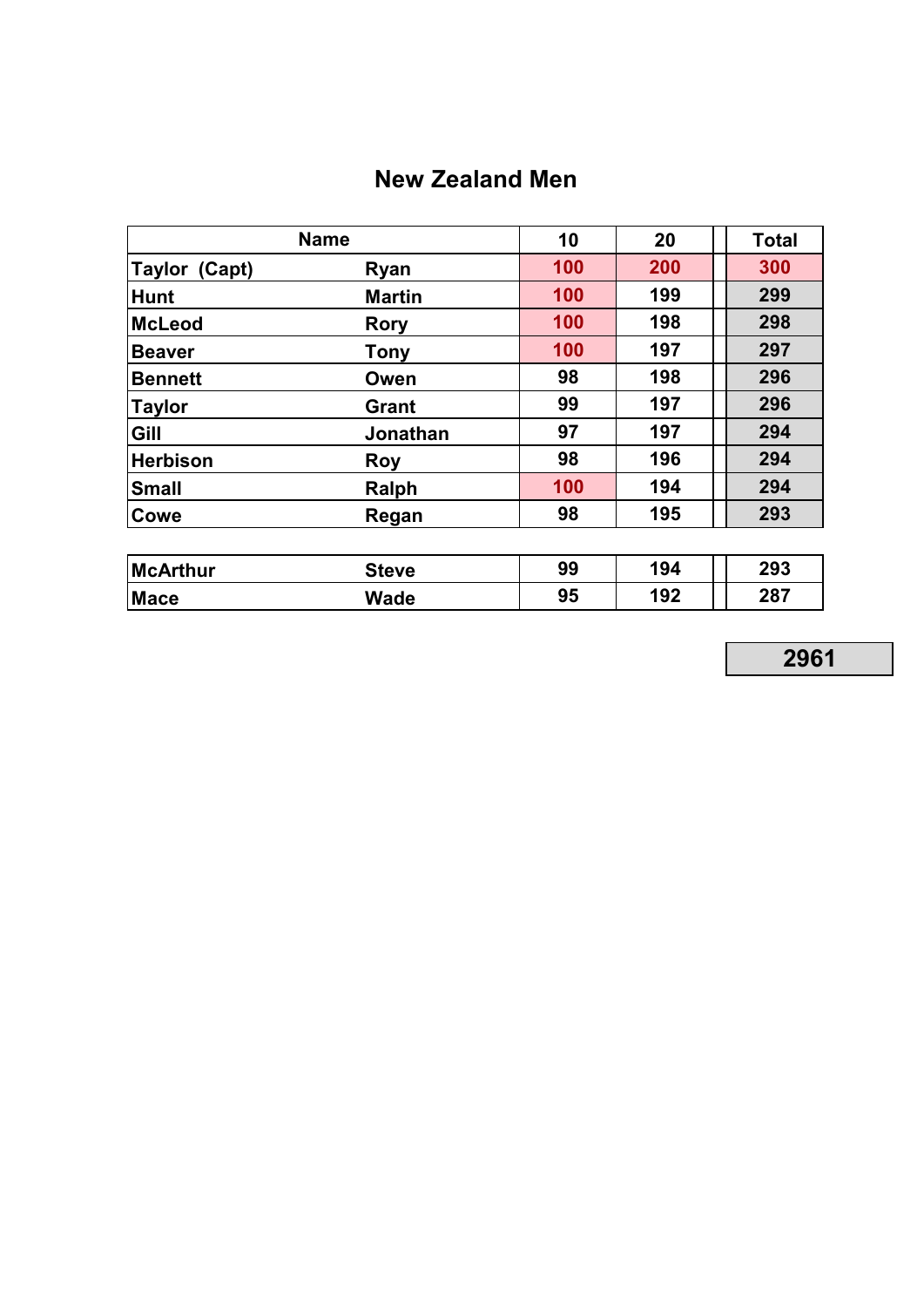# **New Zealand Open**

| <b>Name</b>         | 20              | 20  | <b>Total</b> |     |
|---------------------|-----------------|-----|--------------|-----|
| <b>Birrell</b>      | <b>Kirsten</b>  | 199 | 200          | 399 |
| <b>Wren</b>         | Denva           | 200 | 199          | 399 |
| <b>Herbison</b>     | <b>Roy</b>      | 200 | 199          | 399 |
| <b>McLeod</b>       | <b>Rory</b>     | 198 | 200          | 398 |
| <b>Taylor</b>       | Ryan            | 199 | 199          | 398 |
| <b>Beaver</b>       | <b>Tony</b>     | 199 | 199          | 398 |
| <b>Hunt</b>         | <b>Martin</b>   | 199 | 199          | 398 |
| Quigley             | <b>Katrina</b>  | 199 | 199          | 398 |
| <b>Black</b>        | <b>Tony</b>     | 198 | 199          | 397 |
| Cavanagh            | <b>Jack</b>     | 198 | 198          | 396 |
| <b>Mace</b>         | <b>Wade</b>     | 199 | 196          | 395 |
| <b>Bennett</b>      | Owen            | 195 | 199          | 394 |
| Harrison-Lee (Capt) | <b>Shania</b>   | 196 | 198          | 394 |
| <b>Hughson</b>      | <b>Amelia</b>   | 197 | 197          | 394 |
| Quigley             | <b>Darryn</b>   | 195 | 198          | 393 |
| <b>Riddle</b>       | <b>Samantha</b> | 196 | 197          | 393 |
| <b>Taylor</b>       | <b>Grant</b>    | 197 | 196          | 393 |
| <b>McLaren</b>      | <b>Rachel</b>   | 194 | 198          | 392 |
| Wright              | Gordon          | 197 | 195          | 392 |
| Cowe                | Regan           | 194 | 197          | 391 |
|                     |                 |     |              |     |
| <b>Small</b>        | Ralph           | 195 | 195          | 390 |
| Wadsworth           | Val             | 196 | 194          | 390 |